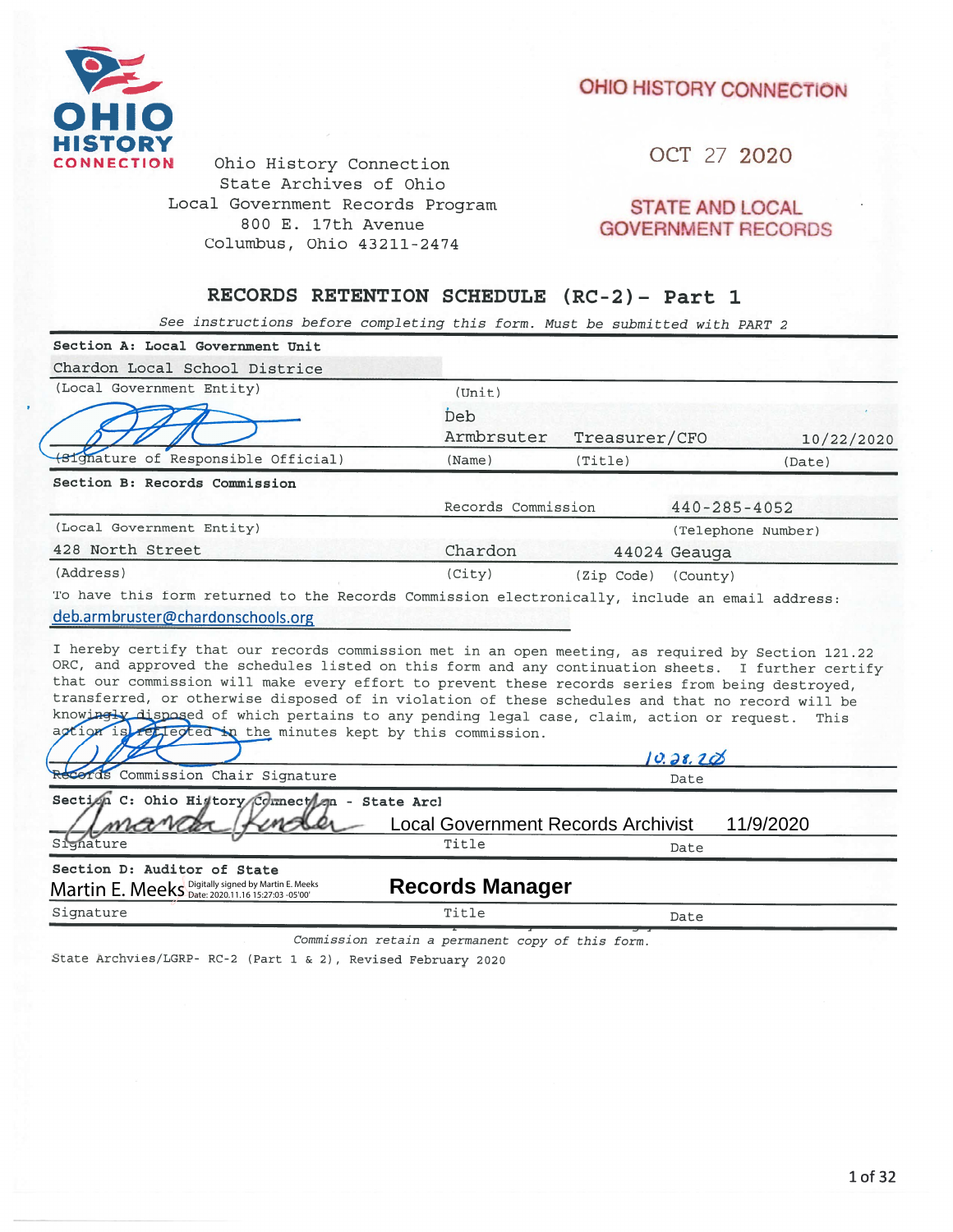## **School District Suggested Records Retention Schedule**

This schedule lists records commonly created by school districts, educational service centers, and career technical schools. The retention periods specified herein are either required by statute or have been determined by best practice. Local Records Commissions may edit retention periods based on the administrative, fiscal, legal, and historical value of the records.

The local school district, education service center, or career technical school should also notate the media type of the records on the schedule in column 4. The records can be maintained on separate formats (i.e. paper and electronic) for different amounts of time.

Permanent records existing solely in electronic format may become inaccessible through media decay and/or hardware/software obsolescence. The Ohio History Connection recommends that digital records with greater than a 10 year retention period also be maintained in either paper or microfilm formats.

Records may not be disposed of until all audits are released and audit discrepancies have been settled. Where a lawsuit or agency proceeding is pending, a legal hold on relevant records is required. Records shall be retained until the legal hold has been removed.

ELECTRONIC MAIL (e-mail) is a format on which records are sent, received and/or drafted using electronic mailing systems. E-mail is NOT a record series. Instead, each individual e- mail should be evaluated according to its content and retained in accordance with the record series adopted within this schedule that the content most closely fits.

Before this records retention schedule is considered in effect for a particular school district it must first be signed by a local responsible official and local records commission chair, the State Archives, and the State Auditor's Office.

| Sch.<br># | Record Series and Description                                                                                                                                                | Retention<br>Period                                    | Media Type             | For use by<br>Auditor of<br>State or<br>LGRP                                       | RC-3 Required<br>by LGRP      |
|-----------|------------------------------------------------------------------------------------------------------------------------------------------------------------------------------|--------------------------------------------------------|------------------------|------------------------------------------------------------------------------------|-------------------------------|
|           | Board and Administrative Records                                                                                                                                             |                                                        |                        |                                                                                    |                               |
|           | Minutes - Official copy of<br>proceedings of regular and special<br>101 meetings                                                                                             | Permanent                                              | Paper or<br>Electronic |                                                                                    | ⊠                             |
|           | Audio tapes/DVD's of Minutes -<br>102 Recording of Board meetings                                                                                                            | 2 years                                                | Electronic             |                                                                                    |                               |
|           | Board Meeting Notes - Notes taken<br>during Open Board Meetings used to<br>103 formulate the minutes                                                                         | 1 year                                                 | Paper or<br>Electronic |                                                                                    |                               |
|           | Agendas - Written outlines of<br>material to be discussed at the<br>104 Board of Education meetings                                                                          | 1 calendar<br>year provided<br>audited                 | Paper or<br>Electronic | Audited means: the years<br>encompassed by the records<br>have been audited by the |                               |
| 105       | Board Meeting Packets - Packets<br>prepared for board members. May<br>include agendas, copies of reports<br>and informational handouts.                                      | Retain until<br>minutes<br>transcribed<br>and approved | Paper or<br>Electronic | Auditor of State and the audit<br>report has been released                         | pursuant to Sec. 117.26 O.R.C |
| 106       | Administrative Council Notes: Notes<br>from Administrative Council meetings<br>held prior to Board Meeting to<br>review Board agenda and current<br>activity in the District | 1 calendar<br>year                                     | Paper or<br>Electronic |                                                                                    |                               |
|           | Blueprints, Plans, & Maps -Provide<br>detailed description of school<br>107 facilities and property                                                                          | Permanent                                              | Paper or<br>Electronic |                                                                                    | $\overline{\mathsf{M}}$       |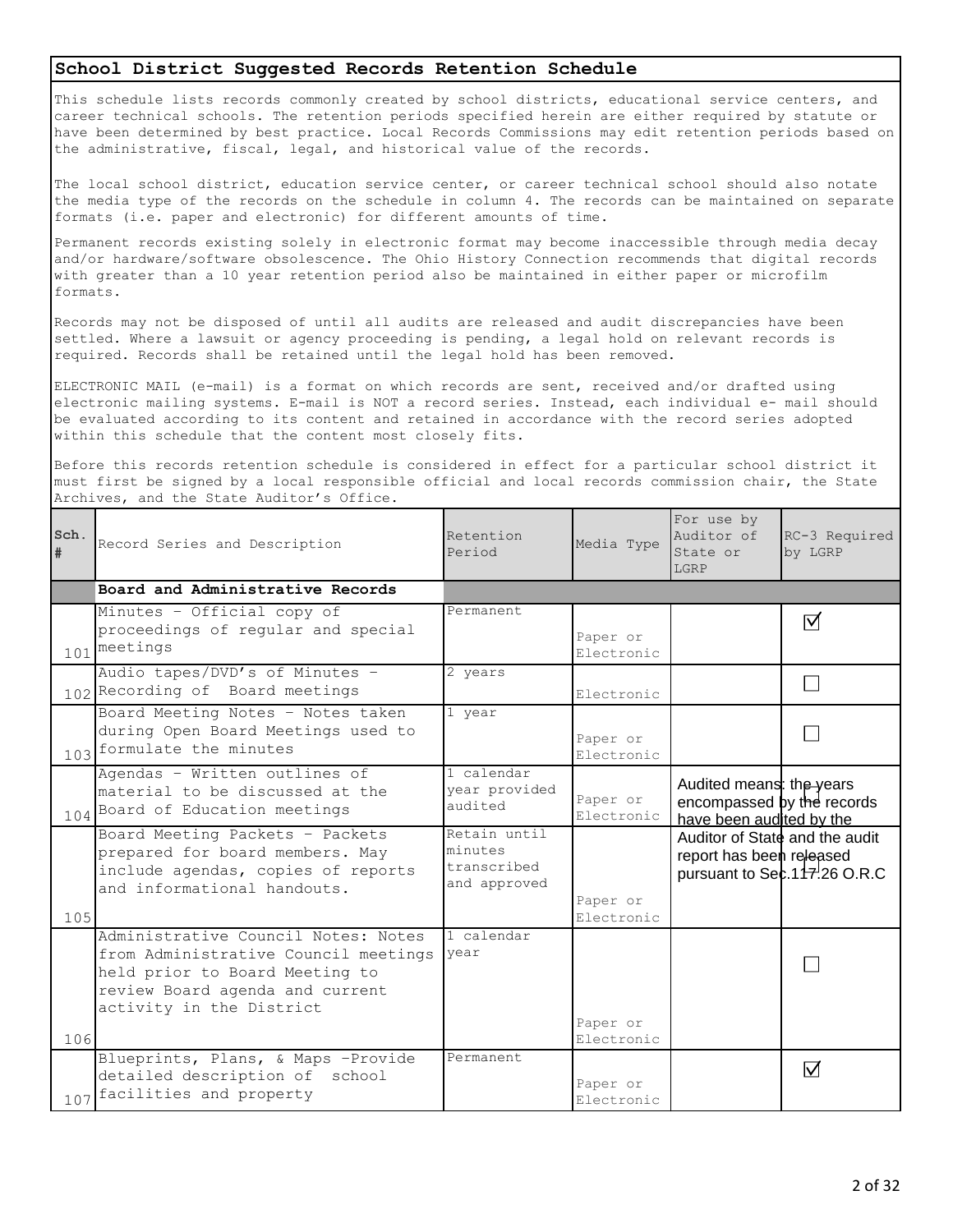| Sch.<br># | Record Series and Description                                                                                                                                                                                                                                                                       | Retention<br>Period | Media Type             | For use by<br>Auditor of<br>State or<br>LGRP | RC-3 Required<br>by LGRP |
|-----------|-----------------------------------------------------------------------------------------------------------------------------------------------------------------------------------------------------------------------------------------------------------------------------------------------------|---------------------|------------------------|----------------------------------------------|--------------------------|
| 108       | Deeds, Easements, Leases - Real<br>estate documents of ownership,<br>easements and leased property by<br>district                                                                                                                                                                                   | Permanent           | Paper or<br>Electronic |                                              | $\boxdot$                |
|           | Board Policy Books and Other Adopted 1 year after<br>Policies - Governing rules adopted<br>and maintained by Board of<br>Education defining expectations or<br>position on a particular matter and<br>authorizing appropriate action to be<br>taken to establish and maintain<br>those expectations | superseded          | Electronic             |                                              |                          |
| 109       | Administrative Regulations -                                                                                                                                                                                                                                                                        | 1 year after        |                        |                                              |                          |
|           | Adoption of the school policy manual<br>which outlines, and describes the<br>means by which a policy should be<br>implemented providing for the<br>management of planning, action, and<br>assessment or evaluation.                                                                                 | superseded          |                        |                                              |                          |
| 110       |                                                                                                                                                                                                                                                                                                     |                     | Electronic             |                                              |                          |
| $111$     | Court Decisions - Court proceedings<br>involving the District excluding<br>claims and litigations                                                                                                                                                                                                   | Permanent           | Paper or<br>Electronic |                                              | $\overline{\vee}$        |
|           | Claims and Litigations - Court<br>processing for which the District is<br>112 being or is suing for damages                                                                                                                                                                                         | Permanent           | Paper or<br>Electronic |                                              | $\boxdot$                |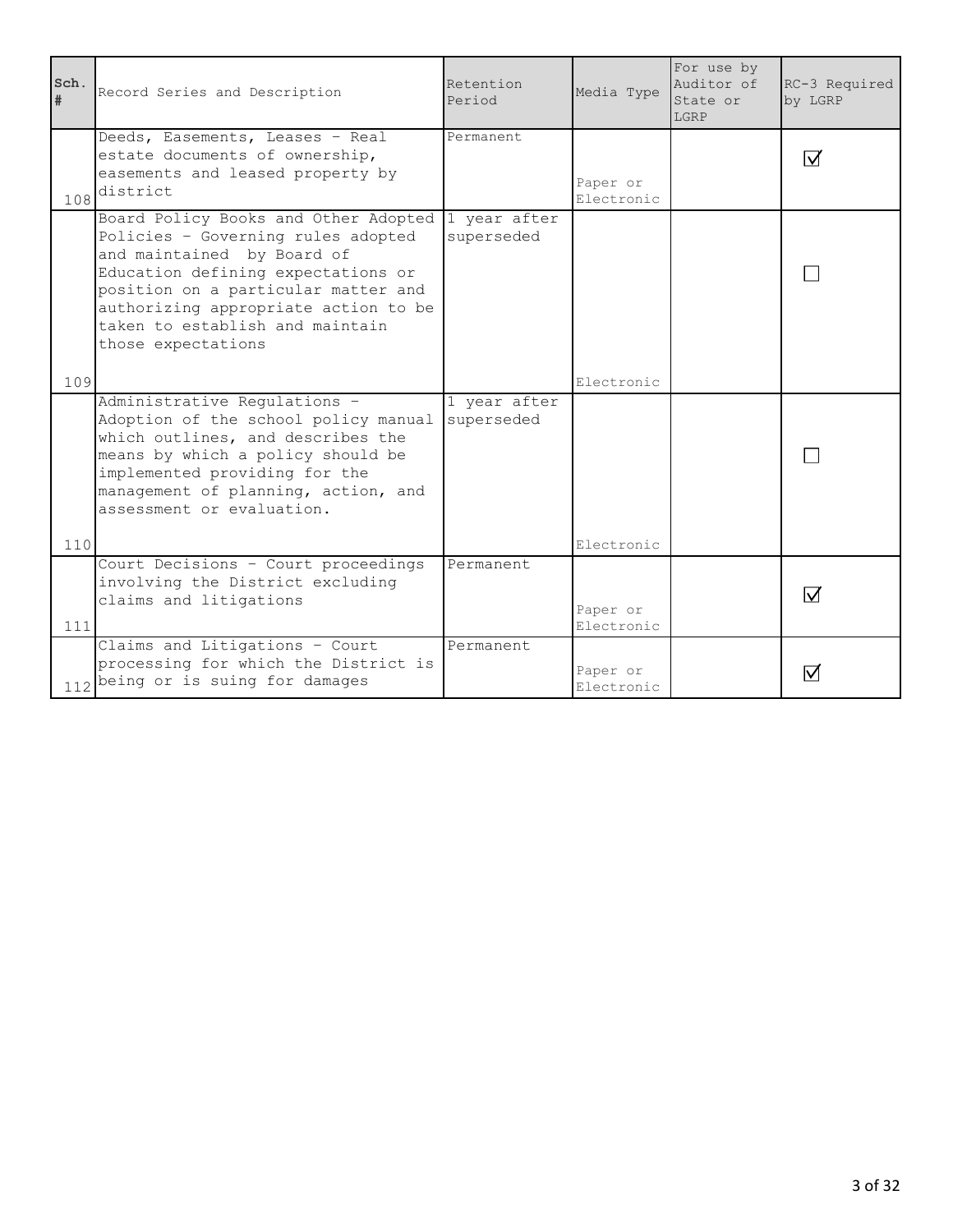| Sch.<br>$\#$ | Record Series and Description                                                                                                                                                                                                                                                                                                                                                                                                                                                                                                                                                                                                                                                                                                                                                                                                                                          | Retention<br>Period                                                                                                                                       | Media Type             | For use by<br>Auditor of<br>State or<br>LGRP | RC-3 Required<br>by LGRP |
|--------------|------------------------------------------------------------------------------------------------------------------------------------------------------------------------------------------------------------------------------------------------------------------------------------------------------------------------------------------------------------------------------------------------------------------------------------------------------------------------------------------------------------------------------------------------------------------------------------------------------------------------------------------------------------------------------------------------------------------------------------------------------------------------------------------------------------------------------------------------------------------------|-----------------------------------------------------------------------------------------------------------------------------------------------------------|------------------------|----------------------------------------------|--------------------------|
| 113          | Administration of Federal and Stated Retain until<br>Categorical Grant Programs - Records<br>relating to the administration of<br>federal and state categorical grant-<br>funded programs. Records may<br>include, but are not limited to:<br>District or school-wide<br>notification/information distributed<br>to parents/legal guardians/students<br>about education opportunities and<br>services; student information<br>(names/eligibility lists, copies of<br>test scores, etc.; staff information later, then<br>(copies of employment applications,<br>payroll/stubs, etc.; budget,<br>inventory of equipment, legal<br>reports, pre-and post-test data,<br>comparability reports, evaluations;<br>promotion of parent/family<br>involvement (Title 1 parent advisory<br>councils, coordination with other<br>school-based programs and services,<br>$etc.$ ) | completion of<br>State<br>Auditor's<br>examination<br>report or<br>retain for<br>period<br>required by<br>grant or<br>program,<br>whichever is<br>destroy | Paper or<br>Electronic |                                              |                          |
| 114          | Boundary Records - Official legal<br>description of school district<br>boundaries, educational service<br>center district boundaries, or<br>director district boundaries                                                                                                                                                                                                                                                                                                                                                                                                                                                                                                                                                                                                                                                                                               | Permanent                                                                                                                                                 | Paper or<br>Electronic |                                              | $\nabla$                 |
| 115          | Grievance<br>Files/Settlements/Arbitration -<br>Documentation of settlements and<br>arbitration, grievances filed by<br>local collective bargaining groups                                                                                                                                                                                                                                                                                                                                                                                                                                                                                                                                                                                                                                                                                                             | 10 years                                                                                                                                                  | Paper or<br>Electronic |                                              |                          |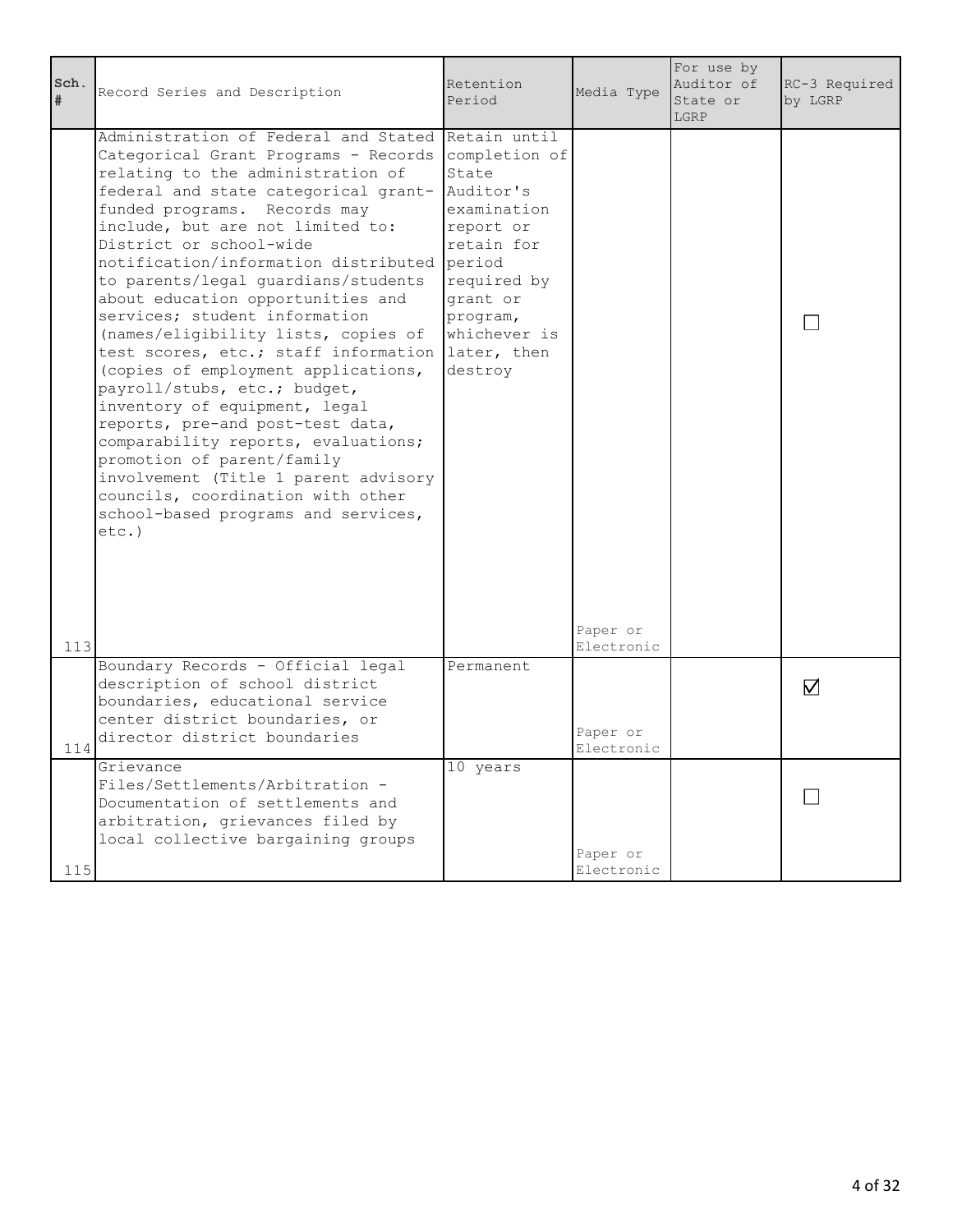| Sch.<br>#  | Record Series and Description                                                                                                                                                                                                                                                                                                                                                                                                                                                                                                                                                                                                               | Retention<br>Period         | Media Type                           | For use by<br>Auditor of<br>State or<br>LGRP | RC-3 Required<br>by LGRP |
|------------|---------------------------------------------------------------------------------------------------------------------------------------------------------------------------------------------------------------------------------------------------------------------------------------------------------------------------------------------------------------------------------------------------------------------------------------------------------------------------------------------------------------------------------------------------------------------------------------------------------------------------------------------|-----------------------------|--------------------------------------|----------------------------------------------|--------------------------|
|            | Historical Records, Materials and<br>Artifacts that should be retained<br>for Commemorative Events and<br>Displays - Records documenting<br>events or milestones of individual<br>schools, school districts and<br>educational service centers, where<br>these events are not documented in<br>other records (such as board<br>minutes, transcripts, etc.)<br>Including but not limited to award<br>lists, baccalaureate and<br>commencement programs, cumulative<br>class rankings, diploma order lists,<br>final grade point summaries, honor<br>roll lists, graduating class history<br>files, student newspapers,<br>yearbooks/annuals. | Permanent                   | Paper or                             |                                              | M                        |
| 116<br>117 | Monthly Administrative Reports &<br>Supporting Documentation - Reports<br>submitted monthly by administrators<br>and supervisors on current activity<br>in District associated with Board<br>Agenda                                                                                                                                                                                                                                                                                                                                                                                                                                         | 1 calendar<br>year          | Electronic<br>Paper or<br>Electronic |                                              |                          |
| 118        | Elections - Items put on the ballot<br>(tax levy related) regarding the<br>financial support of the District                                                                                                                                                                                                                                                                                                                                                                                                                                                                                                                                | 10 years                    | Paper or<br>Electronic               |                                              |                          |
| 119        | Records Retention and Disposition<br>Forms - Records, also called RC-1,<br>RC-2, and RC-3 forms, and other<br>locally developed<br>forms documenting the retention and<br>disposition of the records of an<br>office                                                                                                                                                                                                                                                                                                                                                                                                                        | Permanent                   | Paper or<br>Electronic               |                                              |                          |
| 120        | Bargaining Agreements - Record of<br>Agreements between the board and<br>recognized local associations of<br>certified and classified staff with<br>regard to wages, hours and other<br>terms of employment including notes<br>taken during the negotiation process                                                                                                                                                                                                                                                                                                                                                                         | 8 years after<br>superseded | Paper or<br>Electronic               |                                              |                          |
|            | Budget Policy Files - annual budget<br>(tax and appropriation) preparation<br>121 and documentation                                                                                                                                                                                                                                                                                                                                                                                                                                                                                                                                         | 5 years                     | Paper or<br>Electronic               |                                              |                          |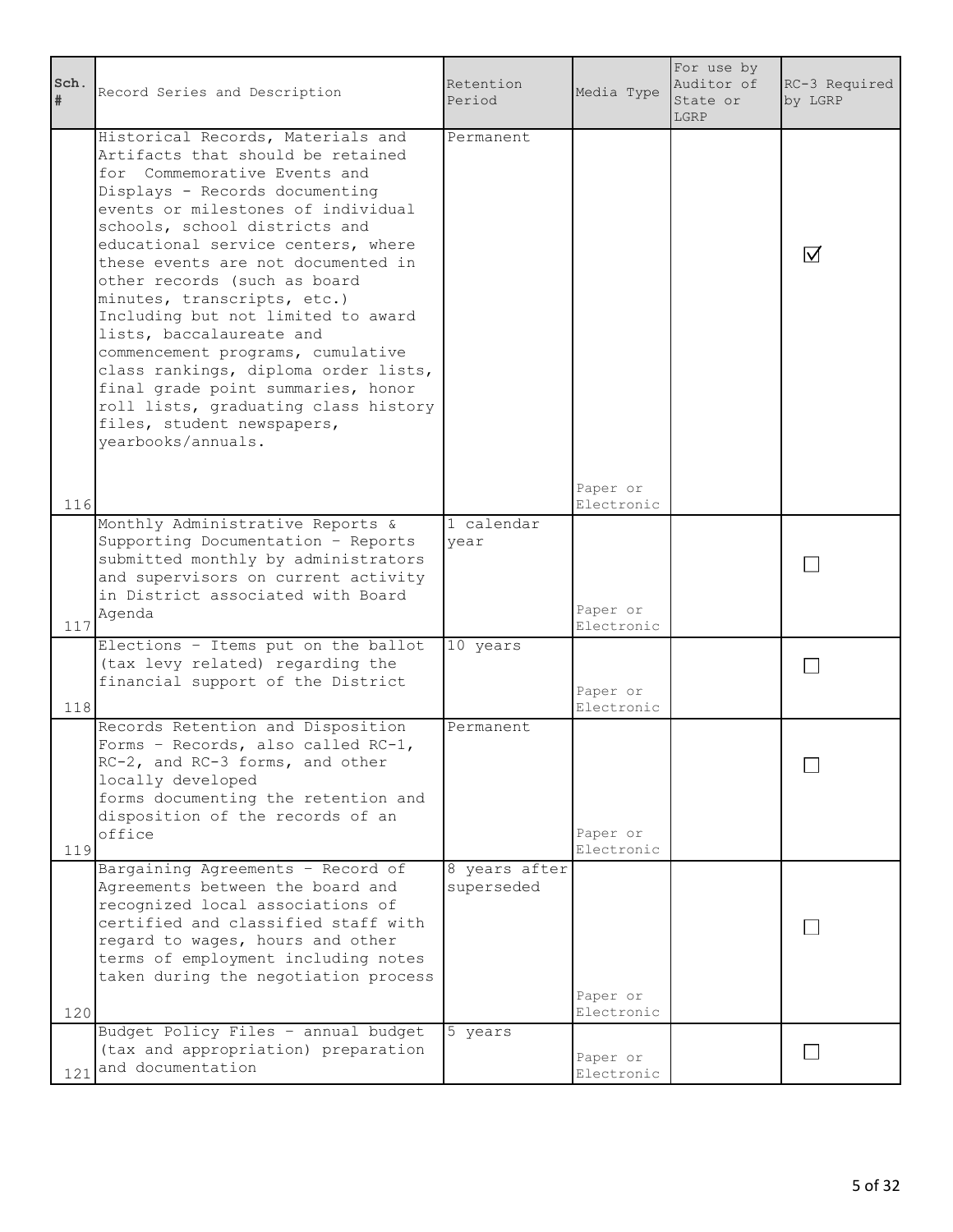| Sch.<br>#  | Record Series and Description                                                                                                                                                                                                                                                                                                                               | Retention<br>Period                      | Media Type                           | For use by<br>Auditor of<br>State or<br>LGRP | RC-3 Required<br>by LGRP |
|------------|-------------------------------------------------------------------------------------------------------------------------------------------------------------------------------------------------------------------------------------------------------------------------------------------------------------------------------------------------------------|------------------------------------------|--------------------------------------|----------------------------------------------|--------------------------|
| 122        | Workers Compensation Claims - Claims 10 years<br>filed by employees due to on the job<br>injury                                                                                                                                                                                                                                                             | after<br>financial<br>payment made       | Paper or<br>Electronic               |                                              |                          |
| 123        | Bank Depository Agreements - An<br>agreement between a bank and the<br>district where the bank provides a<br>quaranteed rate of return in<br>exchange for keeping a deposit for a<br>fixed amount of time                                                                                                                                                   | 4 years after<br>completion              | Paper or<br>Electronic               |                                              |                          |
| 124        | Organization Reports                                                                                                                                                                                                                                                                                                                                        | 2 years<br>provided<br>audited           | Paper or<br>Electronic               |                                              |                          |
| 125        | Adopted Courses of Study - A<br>comprehensive instructional program<br>serving the educational needs of the<br>students of the District                                                                                                                                                                                                                     | Until<br>superseded                      | Paper or<br>Electronic               |                                              |                          |
|            | Adopted Special Education Program -<br>A record of programs provided to<br>children with disabilities<br>identified in accordance with<br>applicable State and Federal laws,<br>rules and regulations.<br>These<br>programs satisfy the requirements of<br>Ohio Educational Agencies Serving<br>Children with Disabilities (Ohio's<br>Operating Standards") | Until<br>superseded                      | Paper or                             |                                              |                          |
| 126<br>127 | Adopted Special Programs - Record of Until<br>programs made available to the<br>students to enhance their education<br>through a variety of appropriate co-<br>curricular and extra-curricular<br>activities                                                                                                                                                | superseded                               | Electronic<br>Paper or<br>Electronic |                                              |                          |
| 128        | Photo/Media Release - External Usage Retain for<br>- Records documenting permission for<br>non-school entities (such as<br>television/radio stations,<br>newspapers, school photographers,<br>etc.) to use student images.<br>Student images include, but are not<br>limited to, photos, video and audio<br>recordings.                                     | six years<br>after end of<br>school year | Paper or<br>Electronic               |                                              |                          |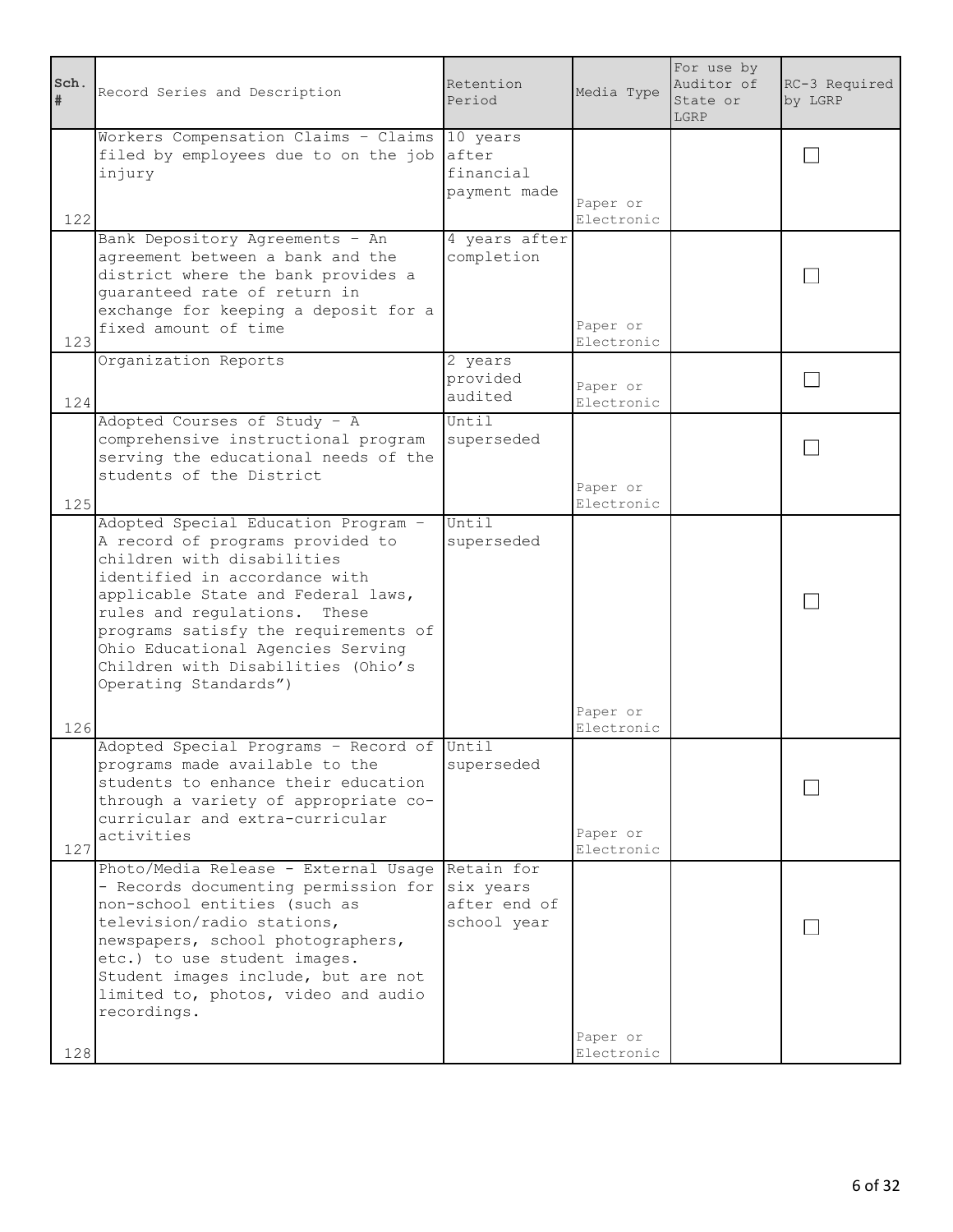| Sch.<br># | Record Series and Description                                                                                                                                                                                                                                                                                                                                                                                                                                                                     | Retention<br>Period                                                                                      | Media Type             | For use by<br>Auditor of<br>State or<br>LGRP | RC-3 Required<br>by LGRP |
|-----------|---------------------------------------------------------------------------------------------------------------------------------------------------------------------------------------------------------------------------------------------------------------------------------------------------------------------------------------------------------------------------------------------------------------------------------------------------------------------------------------------------|----------------------------------------------------------------------------------------------------------|------------------------|----------------------------------------------|--------------------------|
|           | Photo/Media Release - Denial of<br>permission. Records documenting<br>parent/legal guardian denial of<br>permission for the school/district<br>to use student images recorded<br>during official school<br>activities/events. Includes opting-<br>out.                                                                                                                                                                                                                                            | Retain until<br>end of school<br>year or until<br>superseded,<br>whichever is<br>later, then<br>destroy. | Paper or               |                                              |                          |
| 129       |                                                                                                                                                                                                                                                                                                                                                                                                                                                                                                   |                                                                                                          | Electronic             |                                              |                          |
|           | Photo/Media Release - School<br>District Usage - Records documenting<br>permission for the school/district<br>to use student images recorded<br>during official school<br>activities/events, by staff or<br>students in an official capacity<br>(e.g. school newspaper, annual<br>staff, etc.) Includes annual student<br>identification/class pictures taken<br>by school-contracted photographer.<br>Student images include, but are not<br>limited to, photos, video, and audio<br>recordings. | Retain for 6<br>years after<br>image/recordi<br>ng no longer<br>being used,<br>then destroy.             |                        |                                              |                          |
| 130       |                                                                                                                                                                                                                                                                                                                                                                                                                                                                                                   |                                                                                                          | Paper or<br>Electronic |                                              |                          |
|           | Public Record Requests - Requests<br>for records & documentation that<br>131 requests were fulfilled                                                                                                                                                                                                                                                                                                                                                                                              | 2 years                                                                                                  | Paper or<br>Electronic |                                              |                          |
| 132       | Organizational Memberships                                                                                                                                                                                                                                                                                                                                                                                                                                                                        | Until<br>superseded                                                                                      | Paper or<br>Electronic |                                              |                          |
|           | Visitor Log                                                                                                                                                                                                                                                                                                                                                                                                                                                                                       | 1 school year Paper or                                                                                   |                        |                                              |                          |
| 133       | Before and After School Child Care                                                                                                                                                                                                                                                                                                                                                                                                                                                                | 2 years                                                                                                  | Electronic             |                                              |                          |
| 134       | (Latchkey) Sign In/Out Sheets                                                                                                                                                                                                                                                                                                                                                                                                                                                                     |                                                                                                          | Paper or<br>Electronic |                                              |                          |
|           | Before and After School Child Care<br>(Latchkey) Receipts & Weekly Reports<br>Receipts & detail information to<br>back-up Treasurer receipts                                                                                                                                                                                                                                                                                                                                                      | 4 years<br>provided<br>audited                                                                           | Paper or               |                                              |                          |
| 135       |                                                                                                                                                                                                                                                                                                                                                                                                                                                                                                   |                                                                                                          | Electronic             |                                              |                          |
| 136       | Before and After School Child Care<br>(Latchkey) Registration Forms                                                                                                                                                                                                                                                                                                                                                                                                                               | 2 years                                                                                                  | Paper or<br>Electronic |                                              |                          |
| 137       | Child Care License - Copy of Child<br>Care license issued by ODE, required<br>for outside school hours sites. Not<br>required for after school at risk<br>sites.                                                                                                                                                                                                                                                                                                                                  | 3 years plus<br>current year<br>provided<br>audited                                                      | Paper or<br>Electronic |                                              |                          |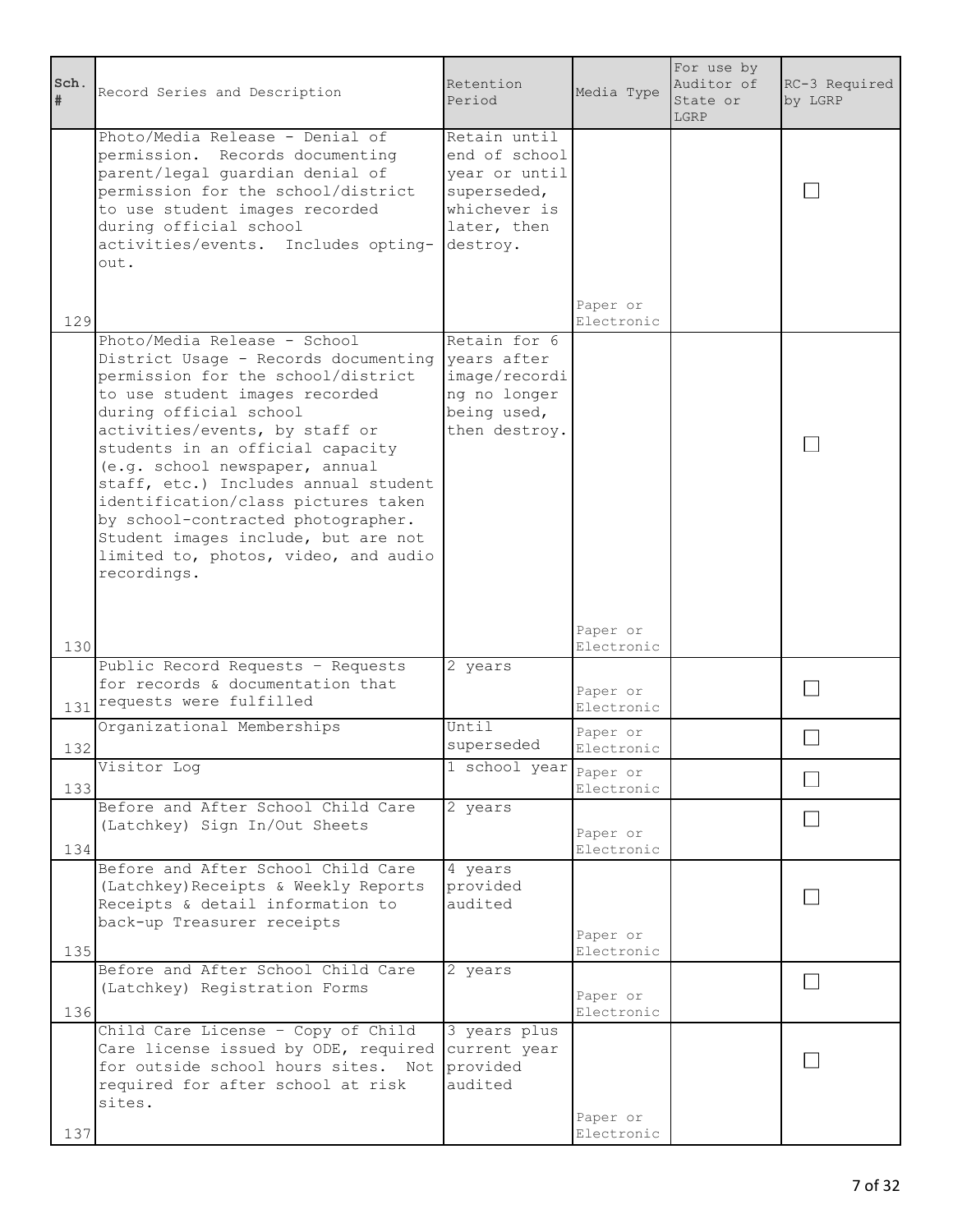| Sch.<br>#  | Record Series and Description                                                                                                                                                                                                                                                                                                                                                                                                                                                                                       | Retention<br>Period                                                                                                                                 | Media Type                           | For use by<br>Auditor of<br>State or<br>LGRP | RC-3 Required<br>by LGRP |
|------------|---------------------------------------------------------------------------------------------------------------------------------------------------------------------------------------------------------------------------------------------------------------------------------------------------------------------------------------------------------------------------------------------------------------------------------------------------------------------------------------------------------------------|-----------------------------------------------------------------------------------------------------------------------------------------------------|--------------------------------------|----------------------------------------------|--------------------------|
|            | Legal Advertisements / Notices-<br>Announcements to inform the public<br>of meetings, hearings, bids,<br>138 auctions or other events                                                                                                                                                                                                                                                                                                                                                                               | 1 year                                                                                                                                              | Paper or<br>Electronic               |                                              |                          |
|            | Employee Records                                                                                                                                                                                                                                                                                                                                                                                                                                                                                                    |                                                                                                                                                     |                                      |                                              |                          |
|            | Personnel Files (Short-Term<br>Retention) - Documentation of the<br>history and status of the employment<br>relationship with an individual<br>employee (classified, certified,<br>active, and inactive). Includes<br>substitute teachers, coaches, and<br>advisors. Records may include:<br>employment applications, performance<br>evaluations, grievances, employment<br>verifications, accident report(s),<br>payroll change sheets, PERS<br>information, exit interview,<br>disciplinary action(s), waiver(s). | Purge and<br>destroy 7<br>years after<br>employment<br>termination                                                                                  |                                      |                                              |                          |
|            |                                                                                                                                                                                                                                                                                                                                                                                                                                                                                                                     |                                                                                                                                                     | Paper or                             |                                              |                          |
| 201<br>202 | Personnel Files (Long-Term<br>Retention) - Documentation of the<br>history and status of the status of<br>the employment relationship with an<br>individual employee. Includes<br>substitute teachers, coaches, and<br>advisors. Records include: service<br>time, salary history, leaves<br>balances, taxes paid, resignation or<br>retirement letter, retirement<br>information, and waivers                                                                                                                      | 75 years<br>after<br>employment<br>termination.                                                                                                     | Electronic<br>Paper or<br>Electronic |                                              |                          |
| 203        | Employee Discipline Records -<br>Records of a series of disciplinary<br>actions leading to improvement of<br>performance or termination from<br>employment                                                                                                                                                                                                                                                                                                                                                          | 7 years after<br>termination<br>of employment<br>or case<br>closed,<br>whichever is<br>later, or in<br>accordance<br>with<br>collective<br>contract | Paper or<br>Electronic               |                                              |                          |
|            | Comp Time Cards - Accumulated and<br>204 used comp time cards                                                                                                                                                                                                                                                                                                                                                                                                                                                       | Current<br>fiscal year                                                                                                                              | Paper or<br>Electronic               |                                              |                          |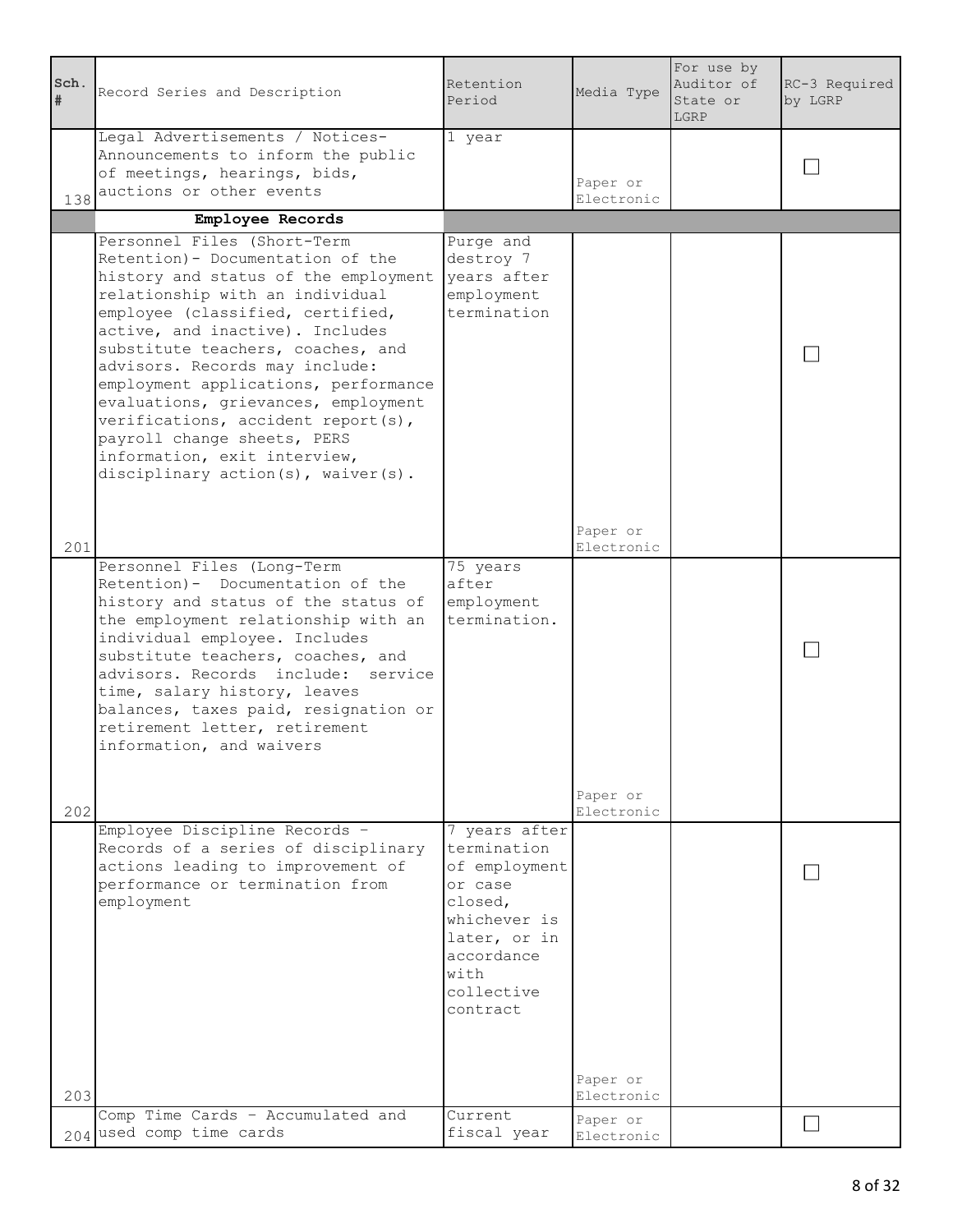| Sch.<br># | Record Series and Description                                                                                                                                                                                                                                      | Retention<br>Period                                                                          | Media Type             | For use by<br>Auditor of<br>State or<br>LGRP | RC-3 Required<br>by LGRP |
|-----------|--------------------------------------------------------------------------------------------------------------------------------------------------------------------------------------------------------------------------------------------------------------------|----------------------------------------------------------------------------------------------|------------------------|----------------------------------------------|--------------------------|
| 205       | Drug Test Records - Includes random<br>pool eligibility lists of employees<br>eligible to have random drug screen<br>and drug screening results                                                                                                                    | 5 years                                                                                      | Paper or<br>Electronic |                                              |                          |
| 206       | Teacher Lesson Plan Books                                                                                                                                                                                                                                          | End of<br>current<br>school year<br>or until<br>superseded                                   | Paper or<br>Electronic |                                              |                          |
|           | Employee Contracts - Written<br>agreement between the District and<br>207 the employee                                                                                                                                                                             | 4 years after<br>termination                                                                 | Paper or<br>Electronic |                                              |                          |
| 208       | Professional Conference Applications<br>- Professional leave forms<br>requesting permission to attend<br>professional development activity                                                                                                                         | 2 years<br>provided<br>audited                                                               | Paper or<br>Electronic |                                              |                          |
| 209       | Irregular Employee Contracts -<br>Written agreement between the<br>District and substitutes and other<br>irregular employees benefits                                                                                                                              | 4 years after<br>contract<br>expires                                                         | Paper or<br>Electronic |                                              |                          |
|           | Unemployment Claims - Invoice<br>maintained by Human Resources for<br>the payment of unemployment claims<br>210 approved or denied                                                                                                                                 | 5 years<br>provided<br>audited                                                               | Paper or<br>Electronic |                                              |                          |
| 211       | Unemployment Records - Documentation<br>of unemployment records                                                                                                                                                                                                    | 5 years                                                                                      | Paper or<br>Electronic |                                              |                          |
|           | Applications (not hired) -<br>Applications submitted of<br>individuals not hired into the<br>$212$ District                                                                                                                                                        | 2 years<br>provided<br>audited                                                               | Paper or<br>Electronic |                                              |                          |
| 213       | Schedules of Employees                                                                                                                                                                                                                                             | Fiscal year<br>plus 2 years                                                                  | Paper or<br>Electronic |                                              |                          |
| 214       | Teacher Personnel Reports (internal)                                                                                                                                                                                                                               | Fiscal year<br>plus 1 year                                                                   | Paper or<br>Electronic |                                              |                          |
| 215       | I-9 Immigration Form - Form I-9<br>"Employment and Eligibility<br>Verification" for all newly hired<br>employees to verify their identity<br>and authorization to work in the<br>United States. Per Department of<br>Homeland Security regulation 8 CFR<br>274a.2. | 3 years after<br>date of hire<br>or 1 year<br>after<br>termination,<br>whichever is<br>later | Paper or<br>Electronic |                                              |                          |
| 216       | Job Descriptions - Description of<br>expectations and responsibilities of<br>each job                                                                                                                                                                              | Retain until<br>superseded or<br>obsolete                                                    | Paper or<br>Electronic |                                              |                          |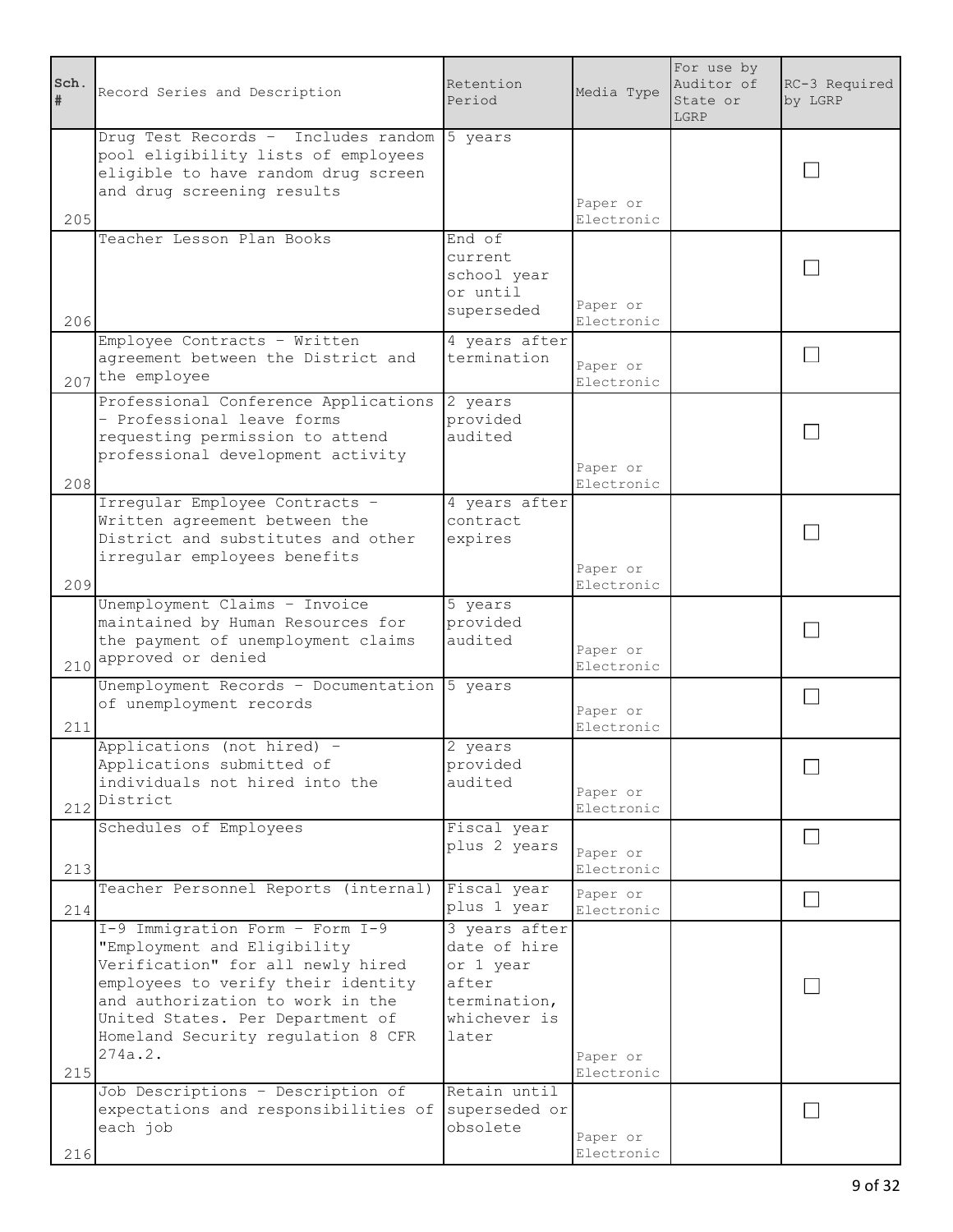| Sch.<br># | Record Series and Description                                                                                                                                                                                                                      | Retention<br>Period                                     | Media Type             | For use by<br>Auditor of<br>State or<br>LGRP | RC-3 Required<br>by LGRP |
|-----------|----------------------------------------------------------------------------------------------------------------------------------------------------------------------------------------------------------------------------------------------------|---------------------------------------------------------|------------------------|----------------------------------------------|--------------------------|
| 217       | Job Postings - Records documenting<br>the posting and advertisement of<br>employment positions, including, but<br>not limited to, job descriptions,<br>job requirements, application<br>deadline, personnel requisition and<br>compensation range. | 2 years                                                 | Paper or<br>Electronic |                                              |                          |
|           | LPDC (Local Professional Development<br>Committee) Licensure Records and<br>218 Staff Summary Reports                                                                                                                                              | Until<br>superseded                                     | Paper or<br>Electronic |                                              |                          |
| 219       | LPDC (Local Professional Development 10 years<br>Committee) Meeting Minutes                                                                                                                                                                        |                                                         | Paper or<br>Electronic |                                              |                          |
| 220       | Staff Acceptable Use Policy - A Form 6 years<br>signed by staff agreeing to use the<br>District network responsibly for<br>District related work                                                                                                   |                                                         | Paper or<br>Electronic |                                              |                          |
| 221       | Staff Profile - Listing including<br>current position, licensure, degree,<br>retirement credit, and contract<br>information                                                                                                                        | 5 years                                                 | Paper or<br>Electronic |                                              |                          |
| 222       | Annual Training Documentation -<br>Record of trainings includes<br>curricula, test results, materials<br>presented, evaluations, tests<br>administered;<br>certification/hours/credits/ points<br>awarded; sign-in sheets, and<br>attendee lists   | 3 years plus<br>current year<br>provided<br>audited     | Paper or<br>Electronic |                                              |                          |
| 223       | Teachers Certificates and Temporary<br>Professional Education Permits                                                                                                                                                                              | 6 years after<br>end of fiscal<br>year, then<br>destroy | Paper or<br>Electronic |                                              |                          |
|           | Employee Handbooks - Handbooks that<br>each employee receives upon being<br>$224$ <sup>hired</sup>                                                                                                                                                 | Until<br>superseded                                     | Paper or<br>Electronic |                                              |                          |
| 225       | Physician's Report of Work Ability -<br>Physicians report of<br>ability/restrictions for injured<br>employees                                                                                                                                      | 7 years                                                 | Paper or<br>Electronic |                                              |                          |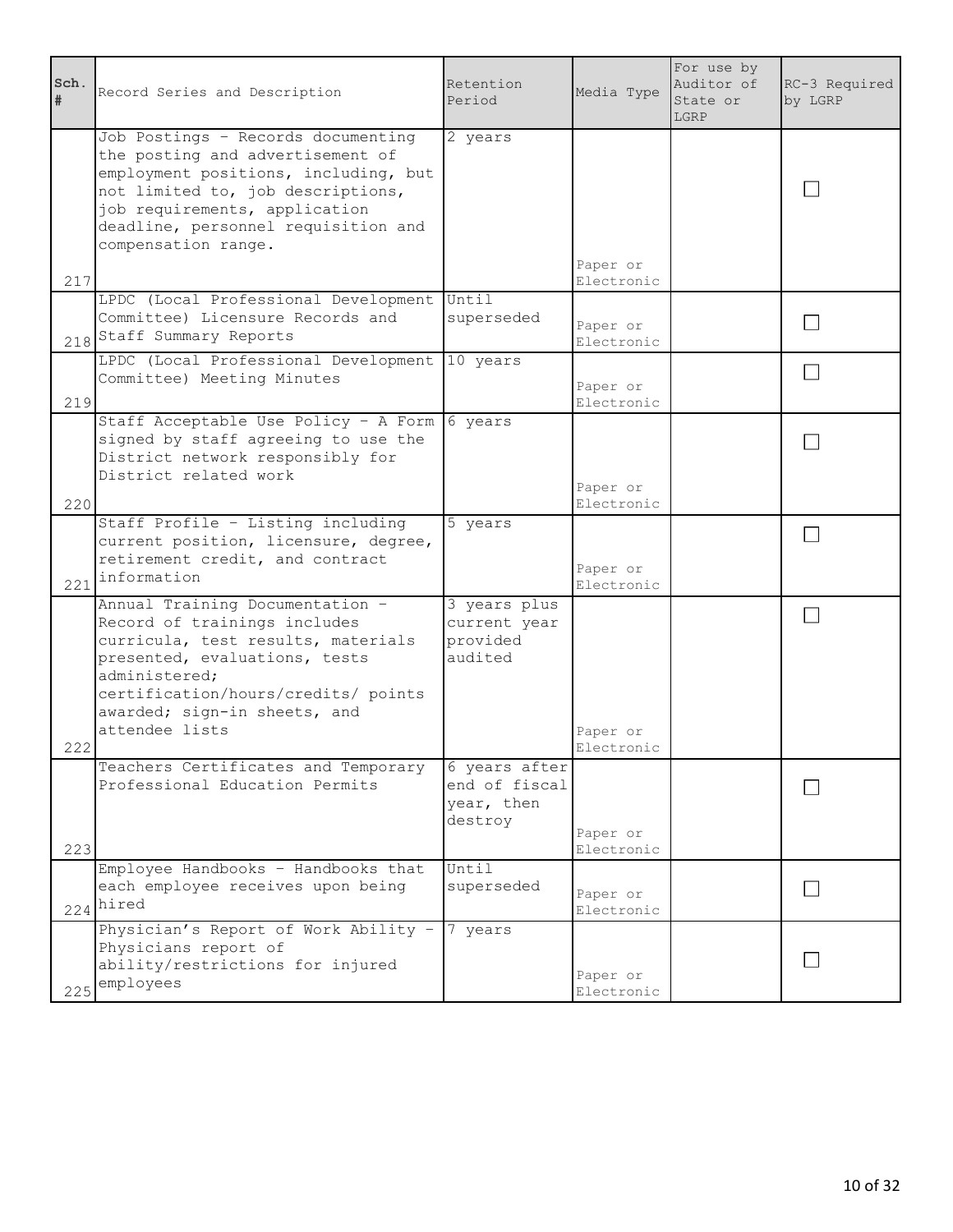| Sch.<br>$\pmb{\ast}$ | Record Series and Description                                                                                                                                                                                   | Retention<br>Period                                            | Media Type             | For use by<br>Auditor of<br>State or<br>LGRP | RC-3 Required<br>by LGRP |
|----------------------|-----------------------------------------------------------------------------------------------------------------------------------------------------------------------------------------------------------------|----------------------------------------------------------------|------------------------|----------------------------------------------|--------------------------|
|                      | Student Records                                                                                                                                                                                                 |                                                                |                        |                                              |                          |
|                      | Student Records- (Long-Term)                                                                                                                                                                                    |                                                                |                        |                                              |                          |
| 301                  | Student Information- Record of<br>student's name, address, telephone<br>number, grades, attendance record,<br>classes attended, grade level<br>completed, and year completed                                    | Permanent                                                      | Paper or<br>Electronic |                                              |                          |
| 302                  | Grades/Transcripts - Reports of<br>subjects studied and individual<br>student grades. Retain final grade<br>card each year and final high school<br>transcript. If student withdraws,<br>retain all transcripts | 75 years<br>after<br>graduation,<br>withdrawal,<br>or transfer | Paper or<br>Electronic |                                              |                          |
| 303                  | Individual State Test Results -<br>IOWA, COGAT, OAT, OAA, OGT, OTELA,<br>PSAT, ACT, SAT, PLAN, EXPLORE, OPT,<br>ASVAB, TERRA NOVA, LAS, DIAL, KRA-L,<br>IQ - achievement ability tests                          | 75 years<br>after<br>graduation,<br>withdrawal,<br>or transfer | Paper or<br>Electronic |                                              |                          |
| 304                  | Foreign Exchange Records - Records<br>of students from foreign countries                                                                                                                                        | 75 years<br>after<br>graduation,<br>withdrawal,<br>or transfer | Paper or<br>Electronic |                                              |                          |
| 305                  | Home Schooled Records - Records of<br>students living within the District<br>that are being schooled from home                                                                                                  | 75 years<br>after<br>graduation,<br>withdrawal,<br>or transfer | Paper or<br>Electronic |                                              |                          |
|                      | Student Records- (Short-Term)                                                                                                                                                                                   |                                                                |                        |                                              |                          |
| 306                  | Registration/Withdrawal Information<br>- Record of each time a student<br>registers or withdraws within the<br>District                                                                                         | 6 years after<br>graduation,<br>withdrawal,<br>or transfer     | Paper or<br>Electronic |                                              |                          |
| 307A                 | Activity Record - A list of<br>activities students participated in<br>during their high school years                                                                                                            | 6 years after<br>graduation,<br>withdrawal,<br>or transfer     | Paper or<br>Electronic |                                              |                          |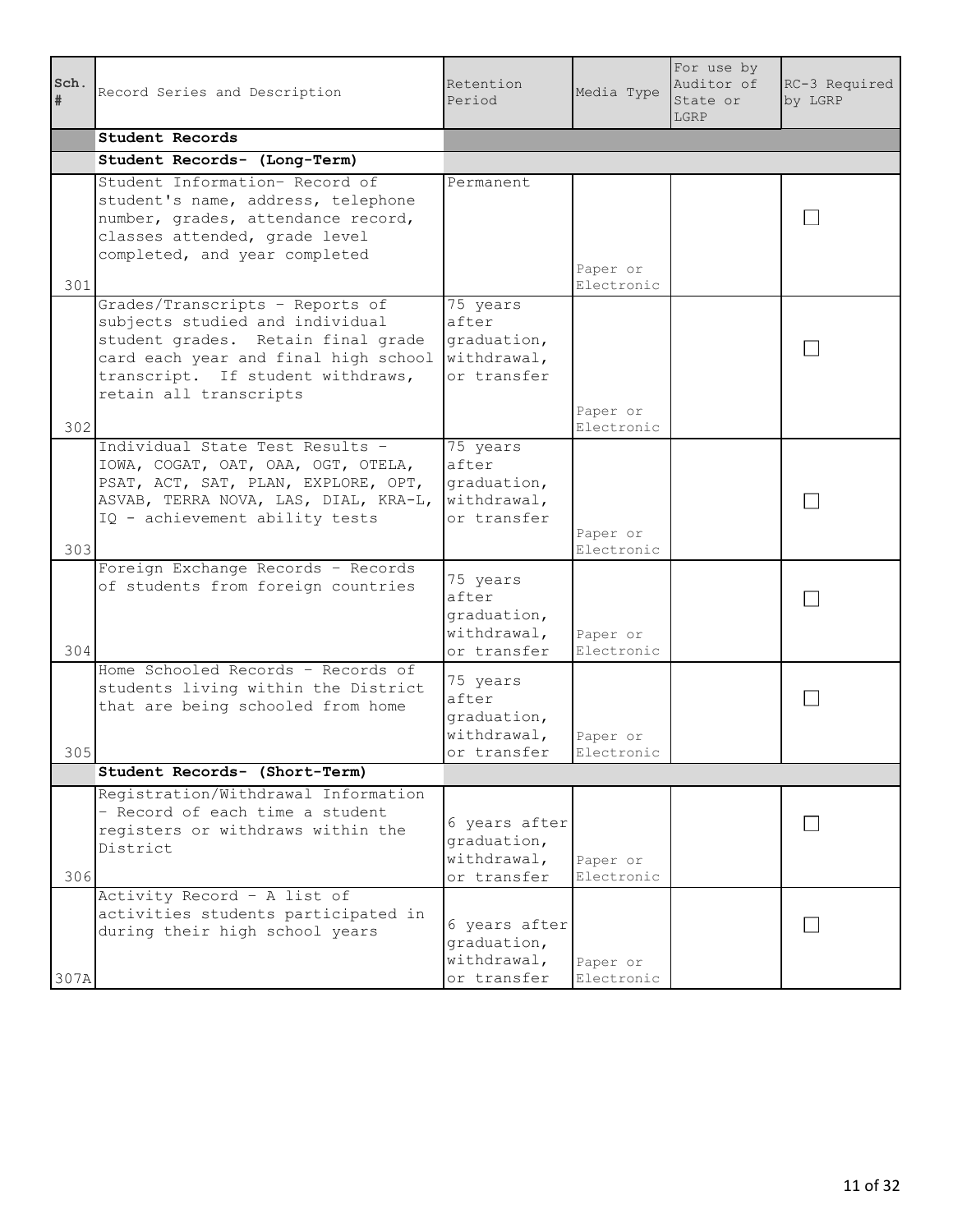| Sch.<br># | Record Series and Description                                                                                                                                                                                                                                                                                                                                                                                                                  | Retention<br>Period                                                                                                                                              | Media Type             | For use by<br>Auditor of<br>State or<br>LGRP | RC-3 Required<br>by LGRP |
|-----------|------------------------------------------------------------------------------------------------------------------------------------------------------------------------------------------------------------------------------------------------------------------------------------------------------------------------------------------------------------------------------------------------------------------------------------------------|------------------------------------------------------------------------------------------------------------------------------------------------------------------|------------------------|----------------------------------------------|--------------------------|
|           | Liability Waivers - Records document<br>the release of the school, district,<br>or ESC from liability related to<br>various activities that include<br>student, volunteer, or citizen<br>involvement. Records may include but<br>are not limited to release forms<br>with terms, date, signatures, and<br>related information. Includes<br>athletic participation waivers and<br>forms related to legal requirements<br>such as Lindsay's Law. | 3 years after<br>school year<br>in which<br>records were<br>created. In<br>the event of<br>accident or<br>injury,<br>retain until<br>minor reaches<br>the age 21 |                        |                                              |                          |
| 307B      |                                                                                                                                                                                                                                                                                                                                                                                                                                                |                                                                                                                                                                  | Paper or<br>Electronic |                                              |                          |
|           | Student Athlete Files- Records<br>maintained on student athletes,<br>including physical exams, consent<br>forms, and eligibility evaluations.                                                                                                                                                                                                                                                                                                  | 3 years after<br>school year<br>in which<br>records were<br>created                                                                                              |                        |                                              |                          |
| 307C      |                                                                                                                                                                                                                                                                                                                                                                                                                                                |                                                                                                                                                                  | Paper or<br>Electronic |                                              |                          |
|           | Student Worker Applications                                                                                                                                                                                                                                                                                                                                                                                                                    |                                                                                                                                                                  |                        |                                              |                          |
| 308A      |                                                                                                                                                                                                                                                                                                                                                                                                                                                | 6 years after<br>graduation,<br>withdrawal,<br>or transfer                                                                                                       | Paper or<br>Electronic |                                              |                          |
|           | Student Work Permits- State issued<br>permit for a student under the age<br>308B of 18 to be employed                                                                                                                                                                                                                                                                                                                                          | 3 years                                                                                                                                                          | Paper or<br>Electronic |                                              |                          |
| 309       | Discipline Records - Record of<br>discipline that a student has<br>received including Saturday school,<br>suspensions, and expulsions. Record<br>includes notices to parents.                                                                                                                                                                                                                                                                  | 6 years after<br>graduation,<br>withdrawal,<br>or transfer                                                                                                       | Paper or<br>Electronic |                                              |                          |
|           | Intervention Records - Intervention<br>Assistance Team notes listing all of<br>the interventions that were tried<br>with a student to help improve<br>academic achievement which may or<br>may not lead to a referral for<br>special education testing.<br>Includes<br>functional behavioral assessments<br>and behavior intervention plans                                                                                                    | 6 years after<br>graduation,<br>withdrawal,<br>or transfer                                                                                                       | Paper or               |                                              |                          |
| 310       | Bullying/Harassment Forms -                                                                                                                                                                                                                                                                                                                                                                                                                    | 6 years after                                                                                                                                                    | Electronic             |                                              |                          |
| 311       | Documentation of bullying/harassment<br>incidents within the District, along<br>with action taken                                                                                                                                                                                                                                                                                                                                              | graduation,<br>withdrawal,<br>or transfer                                                                                                                        | Paper or<br>Electronic |                                              |                          |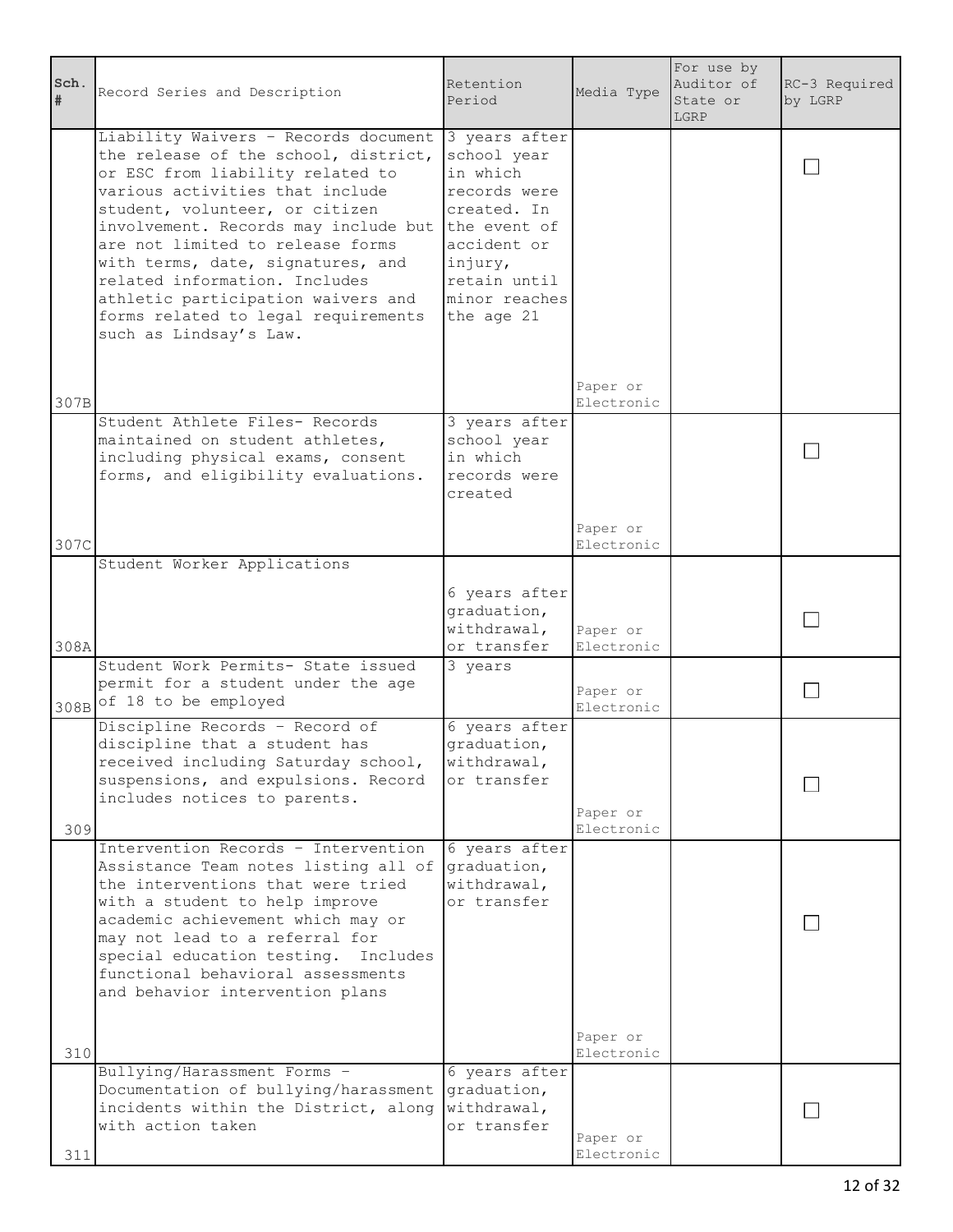| Sch.<br># | Record Series and Description                                                                                                                                                                                                                                                              | Retention<br>Period                                        | Media Type                           | For use by<br>Auditor of<br>State or<br>LGRP | RC-3 Required<br>by LGRP |
|-----------|--------------------------------------------------------------------------------------------------------------------------------------------------------------------------------------------------------------------------------------------------------------------------------------------|------------------------------------------------------------|--------------------------------------|----------------------------------------------|--------------------------|
|           | Gifted and Talented Student Records<br>- Student folders including but not<br>limited to application or offer for<br>participation, testing or<br>eligibility determination records,<br>progress reports, product<br>assessment, samples of student's<br>works, notes, and correspondence. | 6 years after<br>graduation,<br>withdrawal,<br>or transfer |                                      |                                              |                          |
| 312       |                                                                                                                                                                                                                                                                                            |                                                            | Paper or<br>Electronic               |                                              |                          |
|           | Attendance/Absence Records - Record<br>of student attendance/absence<br>including daily office call sheets,<br>sign-in sheets, and doctor and<br>parent's notes                                                                                                                            | 1 year                                                     | Paper or<br>Electronic               |                                              |                          |
| 313       | Cumulative Photo Records                                                                                                                                                                                                                                                                   | 1 year after                                               |                                      |                                              |                          |
| 314       |                                                                                                                                                                                                                                                                                            | graduation                                                 | Paper or<br>Electronic               |                                              |                          |
|           | Curriculum<br>Requests/Waivers/Substitutions -<br>Records relating to student requests<br>for classes or<br>waivers/substitutions, where<br>authorizing signature/initials from<br>school district staff is required<br>(principal, teacher, counselor,<br>$etc.$ ).                       | 1 year after<br>graduation                                 |                                      |                                              |                          |
| 315       |                                                                                                                                                                                                                                                                                            |                                                            | Paper or<br>Electronic               |                                              |                          |
| 316       | Parent/Legal Guardian Permission<br>Slips for Internet Access and Film<br>Viewing                                                                                                                                                                                                          | Retain until<br>end of school<br>year, then<br>destroy     | Paper or<br>Electronic               |                                              |                          |
| 317       | Student Acceptable Use Policy - A<br>form signed by parents permitting<br>student online access, student<br>information to be used in the media<br>as well as parent/teacher email<br>communication                                                                                        | 6 years                                                    | Paper or<br>Electronic               |                                              |                          |
| 318       | Statement of Requirements and<br>Expectations Signed and Returned by<br>Parent/Legal Guardian                                                                                                                                                                                              | Retain until<br>end of school<br>year, then<br>destroy.    | Paper or<br>Electronic               |                                              |                          |
|           | Student Schedules/Contact<br>319 Information                                                                                                                                                                                                                                               | Until<br>superseded                                        | Paper or                             |                                              |                          |
|           | Interim Grade Reports - Mid-term<br>status report of student performance<br>with teacher comments not part of<br>320 Permanent record                                                                                                                                                      | End of<br>current<br>school year                           | Electronic<br>Paper or<br>Electronic |                                              |                          |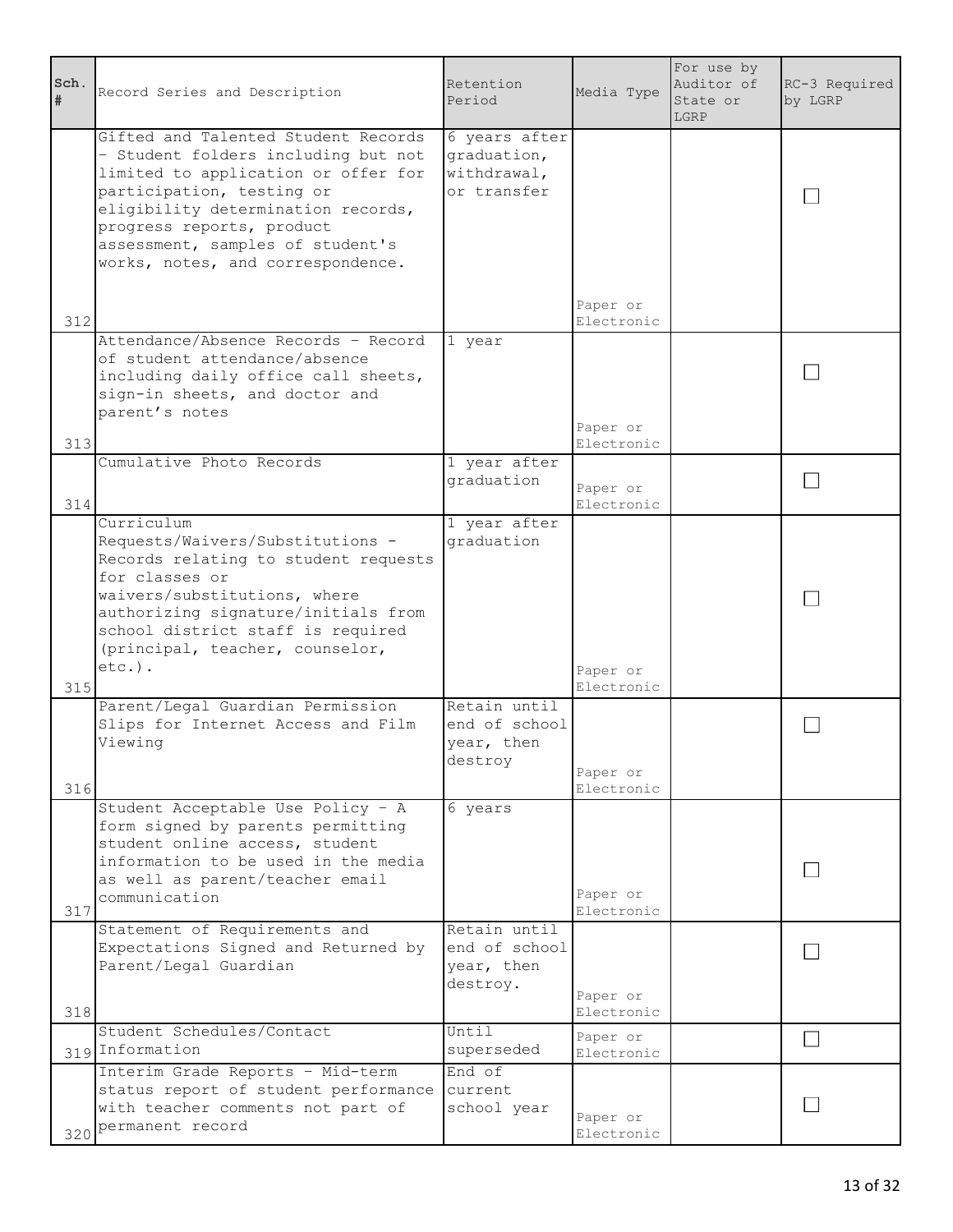| Sch.<br>#  | Record Series and Description                                                                                                                                                                                                                                                                                               | Retention<br>Period                                             | Media Type                           | For use by<br>Auditor of<br>State or<br>LGRP | RC-3 Required<br>by LGRP |
|------------|-----------------------------------------------------------------------------------------------------------------------------------------------------------------------------------------------------------------------------------------------------------------------------------------------------------------------------|-----------------------------------------------------------------|--------------------------------------|----------------------------------------------|--------------------------|
| 321        | Student Organization Activity<br>Records - Purpose clauses/budgets of end of fiscal<br>student clubs engaging in financial<br>activities                                                                                                                                                                                    | 2 years after<br>year                                           | Paper or<br>Electronic               |                                              |                          |
| 322        | Adult Basic Literacy<br>Education/General Education<br>Development. (ABLE/GED) Records<br>Includes student registration forms,<br>release of information form, student<br>progress forms, and standardized<br>assessment answer sheets.                                                                                     | 1 year                                                          | Paper or<br>Electronic               |                                              |                          |
| 323        | Custody Court Documents -<br>Verification of court established<br>guardianship/custody                                                                                                                                                                                                                                      | Until<br>superseded or<br>student<br>reaches 18<br>years of age | Paper or<br>Electronic               |                                              |                          |
| 324        | Notice of Placement Termination - A<br>notice of termination of placement<br>relinquishing care and control,<br>noticed received from the County<br>Juvenile Court                                                                                                                                                          | 5 years                                                         | Paper or<br>Electronic               |                                              |                          |
|            | Child Abuse/Neglect Referral Letters Through<br>- Records related to suspected child<br>abuse as reported to Child<br>Protective Services or to the proper<br>law enforcement agency - includes<br>reports, confirmation of submission,<br>correspondence, inquiries, records<br>documenting revisions/corrections,<br>etc. | graduation                                                      | Paper or                             |                                              |                          |
| 325<br>326 | Teacher Grade Books/Records                                                                                                                                                                                                                                                                                                 | 3 years<br>provided<br>audited                                  | Electronic<br>Paper or<br>Electronic |                                              |                          |
| 327        | Pre-School Screening Profile -<br>ASQ/SE, GGG assessment record. A<br>screening profile used for pre-<br>school students                                                                                                                                                                                                    | 3 years                                                         | Paper or<br>Electronic               |                                              |                          |
|            | Open Enrollment Forms -<br>Registration of student living<br>outside the District enrolling into<br>328 the school District                                                                                                                                                                                                 | 5 years                                                         | Paper or<br>Electronic               |                                              |                          |
|            | Transfer Records - Records of<br>students transferring from one<br>school to another (granted/not<br>329 granted)                                                                                                                                                                                                           | 5 years                                                         | Paper or<br>Electronic               |                                              |                          |
|            | Emergency Information $-$ A form<br>containing student emergency contact<br>330 information                                                                                                                                                                                                                                 | Until<br>superseded                                             | Paper or<br>Electronic               |                                              |                          |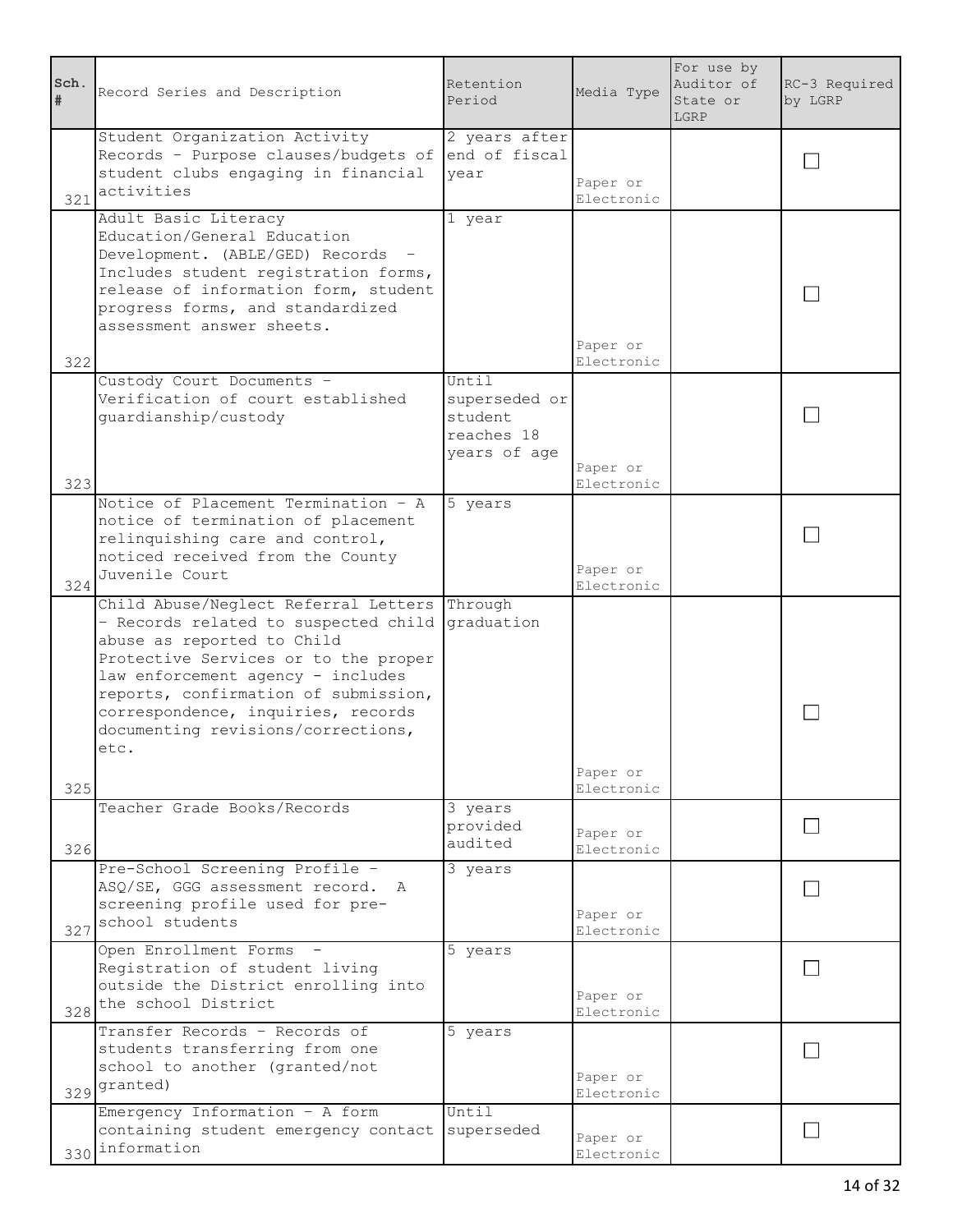| Sch.<br># | Record Series and Description                                                                                                                                                                                                                                                                                                                                                                                                                                                                                                                                                                                              | Retention<br>Period                                                                                                                                              | Media Type             | For use by<br>Auditor of<br>State or<br>LGRP | RC-3 Required<br>by LGRP |
|-----------|----------------------------------------------------------------------------------------------------------------------------------------------------------------------------------------------------------------------------------------------------------------------------------------------------------------------------------------------------------------------------------------------------------------------------------------------------------------------------------------------------------------------------------------------------------------------------------------------------------------------------|------------------------------------------------------------------------------------------------------------------------------------------------------------------|------------------------|----------------------------------------------|--------------------------|
| 331       | Health/Medical Records - Student<br>visual and hearing screening and<br>immunization records. Also includes<br>record of health screenings such as<br>audio/visual, physical therapy,<br>speech-language pathology, and<br>physician instructions                                                                                                                                                                                                                                                                                                                                                                          | 10 years<br>after last<br>contact                                                                                                                                | Paper or<br>Electronic |                                              |                          |
| 332       | Health Logs - Record of health care<br>services provided to students such<br>as medication and first aid.                                                                                                                                                                                                                                                                                                                                                                                                                                                                                                                  | 2 years                                                                                                                                                          | Paper or<br>Electronic |                                              |                          |
| 333       | Free/Reduced Price Lunch Application  4 years<br>- Confidential applications for free<br>and reduced lunch benefits                                                                                                                                                                                                                                                                                                                                                                                                                                                                                                        |                                                                                                                                                                  | Paper or<br>Electronic |                                              |                          |
|           | Special Needs Records                                                                                                                                                                                                                                                                                                                                                                                                                                                                                                                                                                                                      |                                                                                                                                                                  |                        |                                              |                          |
|           | Special Education Tutoring Reports -<br>These files document tutoring<br>provided to students through special<br>programs. They include<br>authorization forms signed by<br>parents allowing their child to<br>participate in the program.                                                                                                                                                                                                                                                                                                                                                                                 | Retain 6<br>years after<br>student<br>graduates or<br>would have<br>normally<br>graduated.                                                                       | Paper or               |                                              |                          |
| 334       |                                                                                                                                                                                                                                                                                                                                                                                                                                                                                                                                                                                                                            |                                                                                                                                                                  | Electronic             |                                              |                          |
| 335       | Psychological Records (Restricted) -<br>Records that document all students<br>who are provided counseling,<br>pyschological services by the<br>school's counseling center.<br>Clinicians provide treatment<br>concerning personal problems,<br>academic concerns, and career<br>concerns. Records may include<br>extensive notes made by providers<br>concerning the assessment,<br>diagnosis, treatment and contacts<br>(written, telephone, or in person)<br>with each student; referral letters;<br>release of medical records; letters<br>to agencies or others concerning the<br>students; and other related material | Retain 10<br>years after<br>last contact.<br>Inform parent<br>or adult<br>student<br>before<br>destruction<br>pursuant to<br>$OAC - 3301 - 51 -$<br>$04$ (0) (1) | Paper or<br>Electronic |                                              |                          |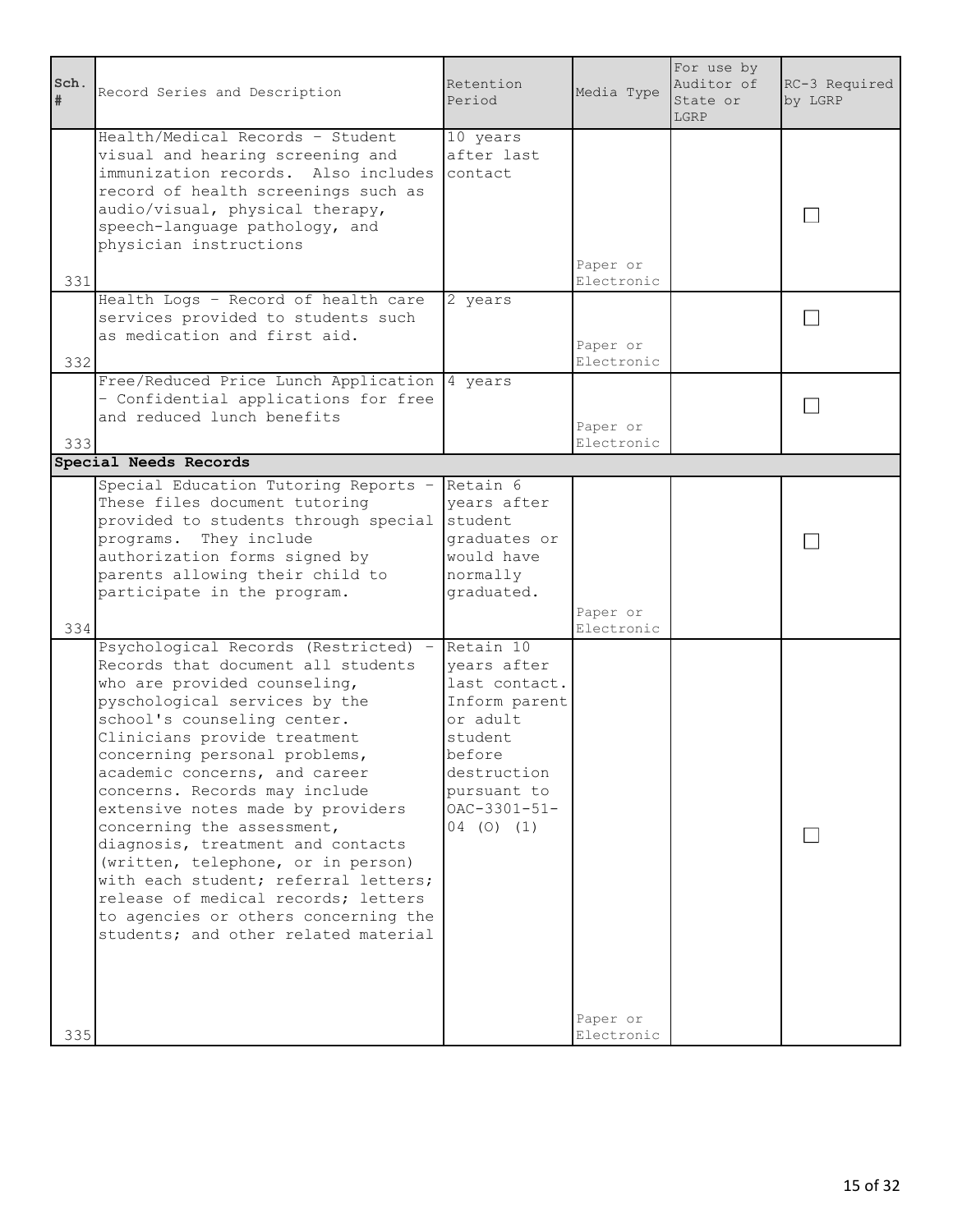| Sch.<br># | Record Series and Description                                                                                                                                                                                                                                         | Retention<br>Period                                                                                                                                                                                               | Media Type             | For use by<br>Auditor of<br>State or<br>LGRP | RC-3 Required<br>by LGRP |
|-----------|-----------------------------------------------------------------------------------------------------------------------------------------------------------------------------------------------------------------------------------------------------------------------|-------------------------------------------------------------------------------------------------------------------------------------------------------------------------------------------------------------------|------------------------|----------------------------------------------|--------------------------|
|           | Evaluation Team Report (ETR) - A<br>report that is developed after a<br>series of assessments given by the<br>school psychologist and others to<br>determine whether or not the student<br>has a disability                                                           | Retain 6<br>years after<br>student<br>graduates or<br>would have<br>normally<br>graduated.<br>Inform parent<br>or adult<br>student<br>before<br>destruction<br>pursuant to<br>$OAC - 3301 - 51 -$<br>$04$ (0) (1) |                        |                                              |                          |
| 336       |                                                                                                                                                                                                                                                                       |                                                                                                                                                                                                                   | Paper or<br>Electronic |                                              |                          |
|           | Individual Education Plan (IEP) - A Retain 6<br>legal binding document that lists<br>goals/objectives and related<br>services that the student will<br>receive throughout the calendar year<br>based on the assessment results of<br>the ETR (Evaluation Team Report) | years after<br>student<br>graduates or<br>would have<br>normally<br>graduated.<br>Inform parent<br>or adult<br>student<br>before<br>destruction<br>pursuant to<br>$OAC - 3301 - 51 -$<br>$04$ (0) (1)             | Paper or               |                                              |                          |
| 337       | 504/ADA Plan - Plan that allows                                                                                                                                                                                                                                       | Retain 6                                                                                                                                                                                                          | Electronic             |                                              |                          |
|           | various accommodations for a student<br>with a general disability                                                                                                                                                                                                     | years after<br>student<br>graduates or<br>would have<br>normally<br>graduated.<br>Inform parent<br>or adult<br>student<br>before<br>destruction<br>pursuant to<br>$OAC - 3301 - 51 -$<br>$04$ (0) (1)             |                        |                                              |                          |
| 338       |                                                                                                                                                                                                                                                                       |                                                                                                                                                                                                                   | Paper or<br>Electronic |                                              |                          |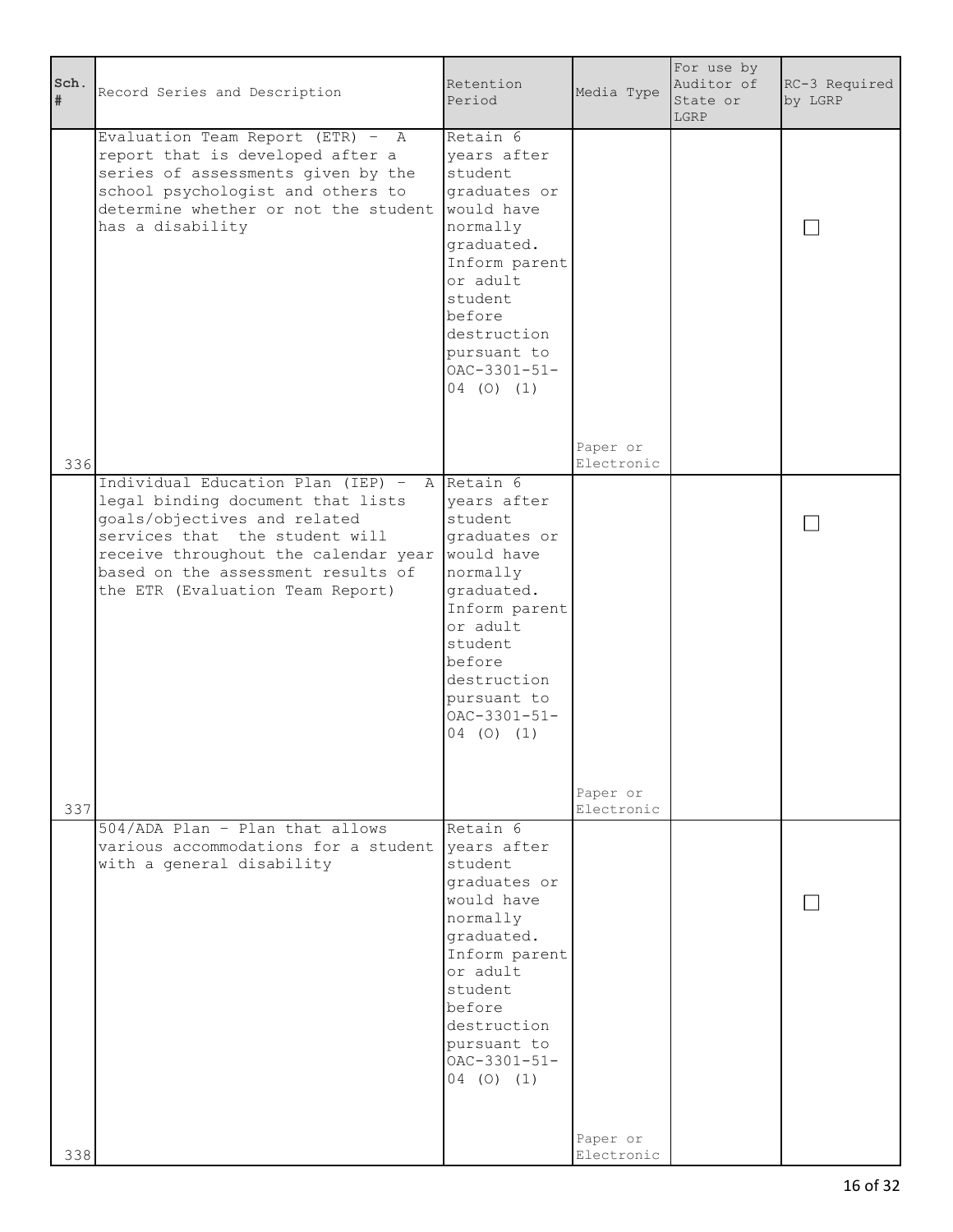| Sch.<br># | Record Series and Description                                                                                                                                                                                                                                                | Retention<br>Period                                                                                       | Media Type             | For use by<br>Auditor of<br>State or<br>LGRP | RC-3 Required<br>by LGRP |
|-----------|------------------------------------------------------------------------------------------------------------------------------------------------------------------------------------------------------------------------------------------------------------------------------|-----------------------------------------------------------------------------------------------------------|------------------------|----------------------------------------------|--------------------------|
| 339       | Home Instruction $(HI)$ - Records<br>that identify students that are on<br>home instruction due to medical or<br>severe behavioral needs. These<br>records include lesson plans,<br>progress reports, grades and time<br>sheets of the tutor that worked with<br>the student | Retain for 6<br>years after<br>student<br>graduates or<br>withdraws<br>from<br>district,<br>then destroy. | Paper or<br>Electronic |                                              |                          |
|           | Transfer of Home-Based Student to<br>School/District - Records relating<br>to the transfer of home-based<br>student to school/district,<br>including placement/ evaluation test<br>results, notice of transfer, etc.                                                         | Retain for 3<br>years after<br>student<br>graduates or<br>withdraws<br>from<br>district,<br>then destroy. |                        |                                              |                          |
| 340       |                                                                                                                                                                                                                                                                              |                                                                                                           | Paper or<br>Electronic |                                              |                          |
| 341       | Special Needs Records (Student not<br>Eligible) - Referrals, evaluations,<br>evaluation reports, and notices for<br>students determined not to be<br>eligible for the special education<br>program                                                                           | Retain for 5<br>years after<br>student<br>determined to<br>be ineligible<br>then destroy.                 | Paper or<br>Electronic |                                              |                          |
|           | Student Psychological or Social<br>Assessment (Non-Special Education)-<br>Source materials used in preparing<br>reports, including protocols, tests,                                                                                                                         | Retain 1 year<br>after report<br>is written                                                               |                        |                                              |                          |
| 342       | and notes                                                                                                                                                                                                                                                                    |                                                                                                           | Paper or<br>Electronic |                                              |                          |
| 343       | Student Psychological or Social<br>Assessment (Special Education)-<br>Source materials used in preparing<br>reports, including protocols, tests,<br>and notes                                                                                                                | Retain 6<br>years                                                                                         | Paper or<br>Electronic |                                              |                          |
|           | <b>BUILDING RECORDS</b>                                                                                                                                                                                                                                                      |                                                                                                           |                        |                                              |                          |
|           | Building Account Reports - Report of<br>maintenance and custodial services<br>401 accounts                                                                                                                                                                                   | Until<br>superseded                                                                                       | Paper or<br>Electronic |                                              |                          |
|           | E-Rate Funding Application - Federal<br>Telecommunications funding<br>402 applications                                                                                                                                                                                       | 6 years                                                                                                   | Paper or<br>Electronic |                                              |                          |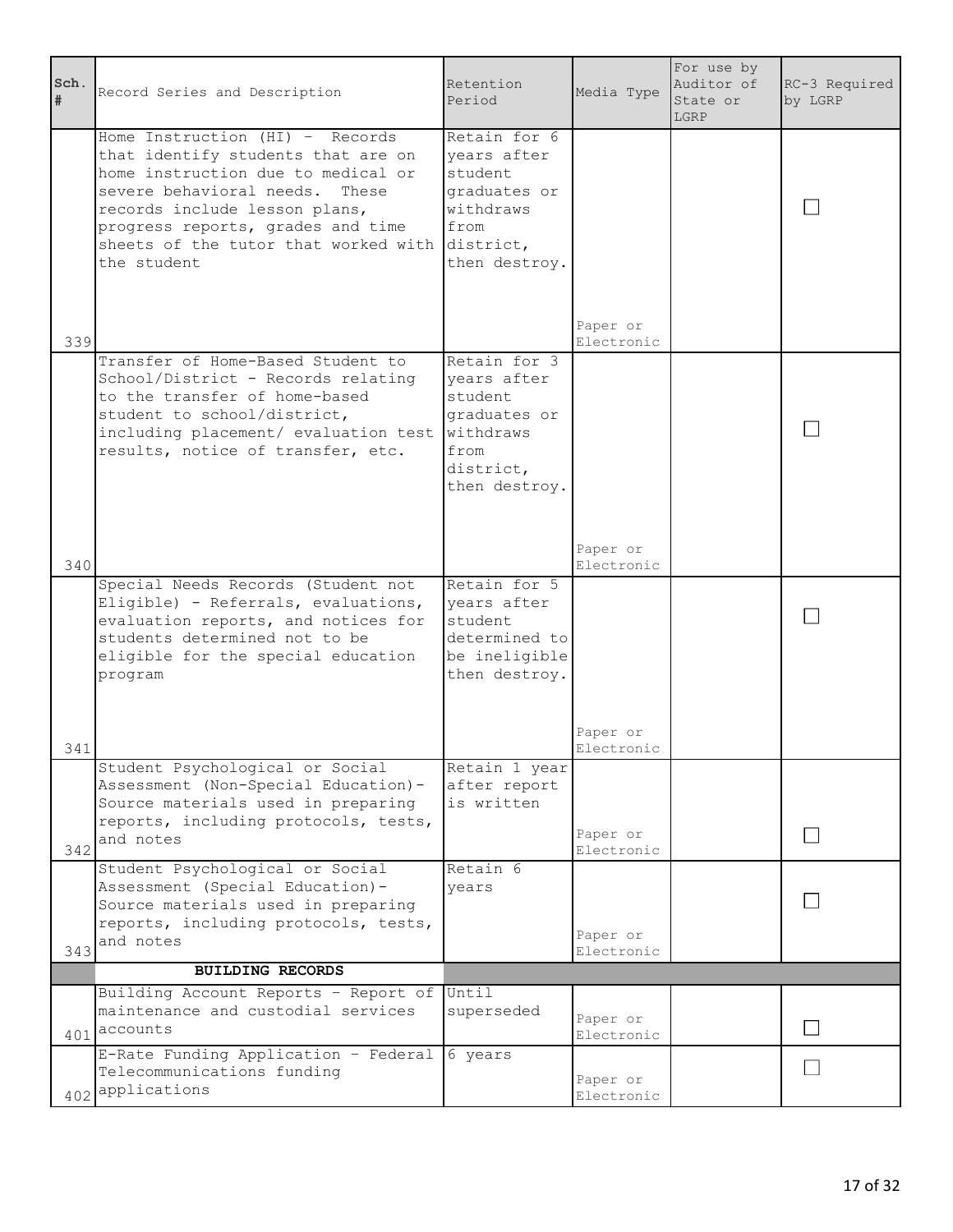| Sch.<br>$\#$ | Record Series and Description                                                                                                                                                                                                                                                                                                                                                                                                                                                                                                                                                                                                                                                                                                                                      | Retention<br>Period                                                   | Media Type             | For use by<br>Auditor of<br>State or<br>LGRP | RC-3 Required<br>by LGRP |
|--------------|--------------------------------------------------------------------------------------------------------------------------------------------------------------------------------------------------------------------------------------------------------------------------------------------------------------------------------------------------------------------------------------------------------------------------------------------------------------------------------------------------------------------------------------------------------------------------------------------------------------------------------------------------------------------------------------------------------------------------------------------------------------------|-----------------------------------------------------------------------|------------------------|----------------------------------------------|--------------------------|
|              | Multi-Site Monitor Review Forms - A<br>checklist to ensure that the site is<br>properly following the CACFP<br>quidelines.                                                                                                                                                                                                                                                                                                                                                                                                                                                                                                                                                                                                                                         | 3 years plus<br>current year<br>provided<br>audited                   |                        |                                              |                          |
| 403          |                                                                                                                                                                                                                                                                                                                                                                                                                                                                                                                                                                                                                                                                                                                                                                    |                                                                       | Paper or<br>Electronic |                                              |                          |
| 404          | School Safety Plans - Records<br>related to ensuring student and<br>staff safety at school, including<br>harassment and bullying prevention<br>plans                                                                                                                                                                                                                                                                                                                                                                                                                                                                                                                                                                                                               | Retain 6<br>years after<br>obsolete or<br>superseded,<br>then destroy | Paper or<br>Electronic |                                              |                          |
| 405          | Records of Drills or Rapid<br>Dismissals and School Safety Drills<br>$\overline{\phantom{0}}$<br>Records of all tornado, fire,<br>rapid dismissal, and school safety<br>drills performed within a building.<br>Records should include the identity<br>of the person conducting the drill,<br>date and time, notification method,<br>staff members on duty and<br>participating, number of occupants<br>evacuated, special conditions<br>simulated, problems encountered,<br>heath conditions, and time required<br>to accomplish complete evacuation.<br>Records for school safety drills<br>must contain the date and time of<br>each drill conducted the prior<br>school year and when they will be<br>conducted in the current school<br>year. See ORC 3737.73. | 1 year after<br>end of fiscal<br>vear                                 | Paper or<br>Electronic |                                              |                          |
|              | Fire Inspection - Reports of<br>building inspection performed by the<br>406 City Fire Division                                                                                                                                                                                                                                                                                                                                                                                                                                                                                                                                                                                                                                                                     | 4 years<br>provided<br>audited                                        | Paper or<br>Electronic |                                              |                          |
|              | Building Inspection Reports -<br>Elevator, sprinkler, and alarm<br>407 system reports                                                                                                                                                                                                                                                                                                                                                                                                                                                                                                                                                                                                                                                                              | 2 years                                                               | Paper or<br>Electronic |                                              |                          |
| 408          | Building Health Inspections - A<br>record of all health inspections<br>performed within a building                                                                                                                                                                                                                                                                                                                                                                                                                                                                                                                                                                                                                                                                 | 2 years after<br>end of fiscal<br>year                                | Paper or<br>Electronic |                                              |                          |
| 409          | Student Activity Records - Pay in<br>forms, pay-out forms; account<br>forms/Dist.; budget forms,<br>requisitions; purchase order; ticket<br>sales reports                                                                                                                                                                                                                                                                                                                                                                                                                                                                                                                                                                                                          | 2 years                                                               | Paper or<br>Electronic |                                              |                          |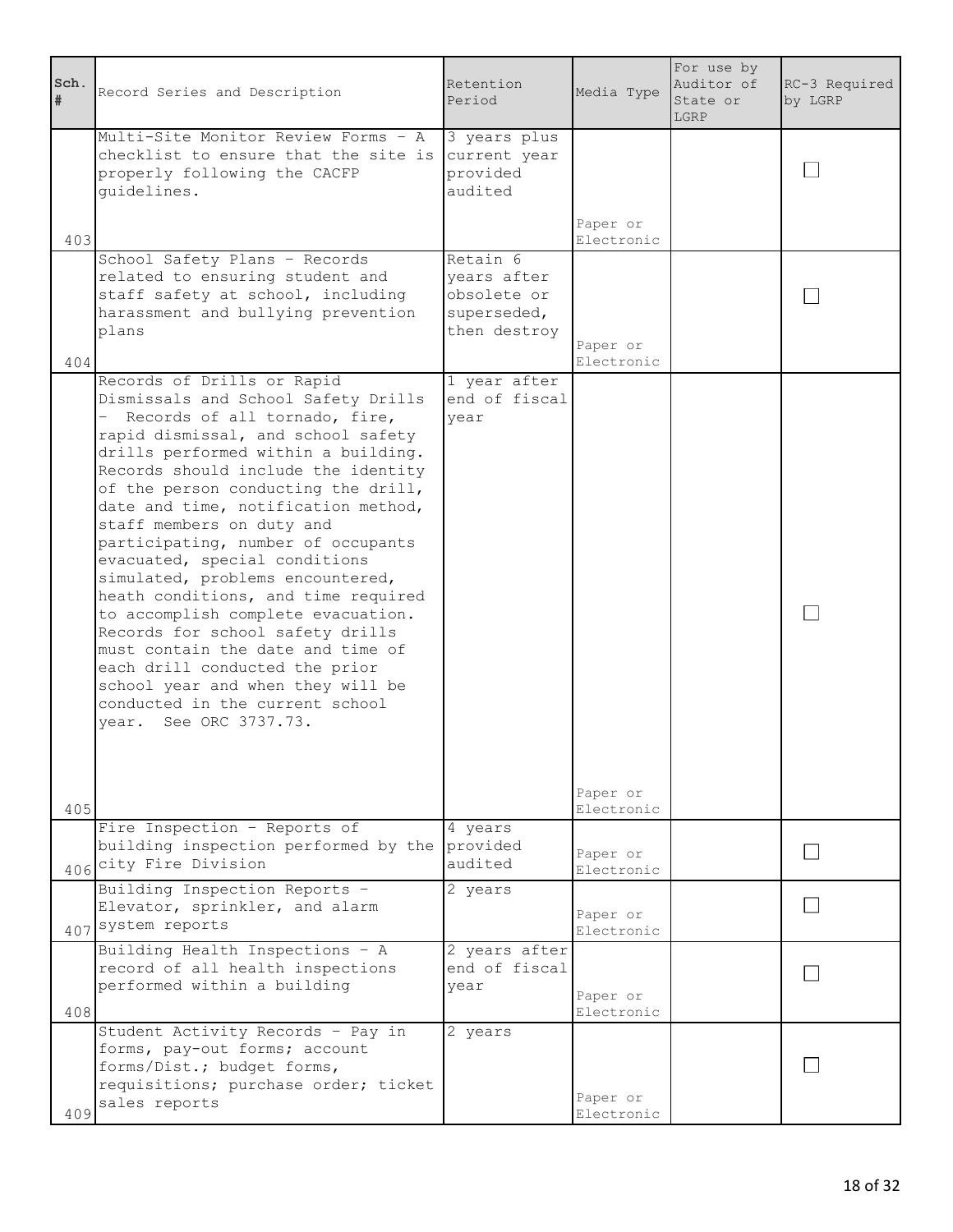| Sch.<br># | Record Series and Description                        | Retention<br>Period   | Media Type             | For use by<br>Auditor of<br>State or<br>LGRP | RC-3 Required<br>by LGRP |
|-----------|------------------------------------------------------|-----------------------|------------------------|----------------------------------------------|--------------------------|
|           | Receipt and Deposit Slips - copies                   | 4 years               |                        |                                              |                          |
|           | of receipts for monies turned into<br>410 the office | provided<br>audited   | Paper or<br>Electronic |                                              | $\mathsf{I}$             |
|           | Budget and Appropriation Records -                   | 4 years               |                        |                                              |                          |
|           | Record of building budget                            | provided              | Paper or               |                                              |                          |
| 411       |                                                      | audited               | Electronic             |                                              |                          |
|           | Requisitions and Purchase Orders -                   | 2 years               |                        |                                              |                          |
|           | Record of money being requested and                  |                       |                        |                                              |                          |
|           | a record of items purchased form the                 |                       | Paper or               |                                              |                          |
|           | 412 building budget                                  |                       | Electronic             |                                              |                          |
|           | Inventories - Inventory of supplies,                 | Until                 |                        |                                              |                          |
|           | textbooks, and other materials                       | superseded            |                        |                                              |                          |
|           | purchased and used with the building                 |                       | Paper or               |                                              |                          |
| 413       |                                                      |                       | Electronic             |                                              |                          |
|           | Student Handbook - Handbook                          | Until                 |                        |                                              |                          |
|           | containing student policies,                         | superseded            | Paper or               |                                              |                          |
|           | 414 regulations and codes                            |                       | Electronic             |                                              |                          |
|           | Building Security/Surveillance                       |                       |                        |                                              |                          |
|           | videos                                               | Use for one           |                        |                                              |                          |
|           |                                                      | cycle then            |                        |                                              |                          |
|           |                                                      | reuse                 |                        |                                              |                          |
|           |                                                      | provided no<br>action |                        |                                              |                          |
| 415       |                                                      | pending               | Paper or<br>Electronic |                                              |                          |
|           | Central Department Records                           |                       |                        |                                              |                          |
|           | Administrative Offices                               |                       |                        |                                              |                          |
|           |                                                      |                       |                        |                                              |                          |
|           |                                                      |                       |                        |                                              |                          |
|           | School Calendars - Calendar for in                   | 5 years               |                        |                                              |                          |
|           | session/out of session school days                   |                       |                        |                                              |                          |
|           | as well as professional days for<br>teachers         |                       | Paper or               |                                              |                          |
| 501       |                                                      |                       | Electronic             |                                              |                          |
|           | Personnel Directory - Names, phone                   | 10 years              |                        |                                              |                          |
|           | numbers and addresses of all                         |                       | Paper or               |                                              |                          |
|           | 502 employees                                        |                       | Electronic             |                                              |                          |
|           | Enrollment Record (by<br>503 grade/building)         | Permanent             | Paper or<br>Electronic |                                              |                          |
|           | Repair, Installation and Maintenance                 | 4 years               |                        |                                              |                          |
|           | Records - A record of maintenance,                   | provided              |                        |                                              |                          |
|           | installation and repairs performed                   | audited               |                        |                                              |                          |
|           | on buildings within the District                     |                       |                        |                                              |                          |
| 504       |                                                      |                       | Paper or<br>Electronic |                                              |                          |
|           | Building/Facilities and Equipment                    | Until                 |                        |                                              |                          |
|           | Inventory - Inventory of equipment                   | superseded            |                        |                                              |                          |
|           | owned by District                                    | provided              |                        |                                              |                          |
| 505       |                                                      | audited               | Paper or<br>Electronic |                                              |                          |
|           | Building, Boiler & Maintenance                       | Until                 |                        |                                              |                          |
|           | Reports - Inspection/ maintenance                    | superseded            |                        |                                              |                          |
|           | reports for each building including                  | provided              |                        |                                              |                          |
|           | boiler inspection/ maintenance                       | audited               |                        |                                              |                          |
| $506$     |                                                      |                       | Paper or<br>Electronic |                                              |                          |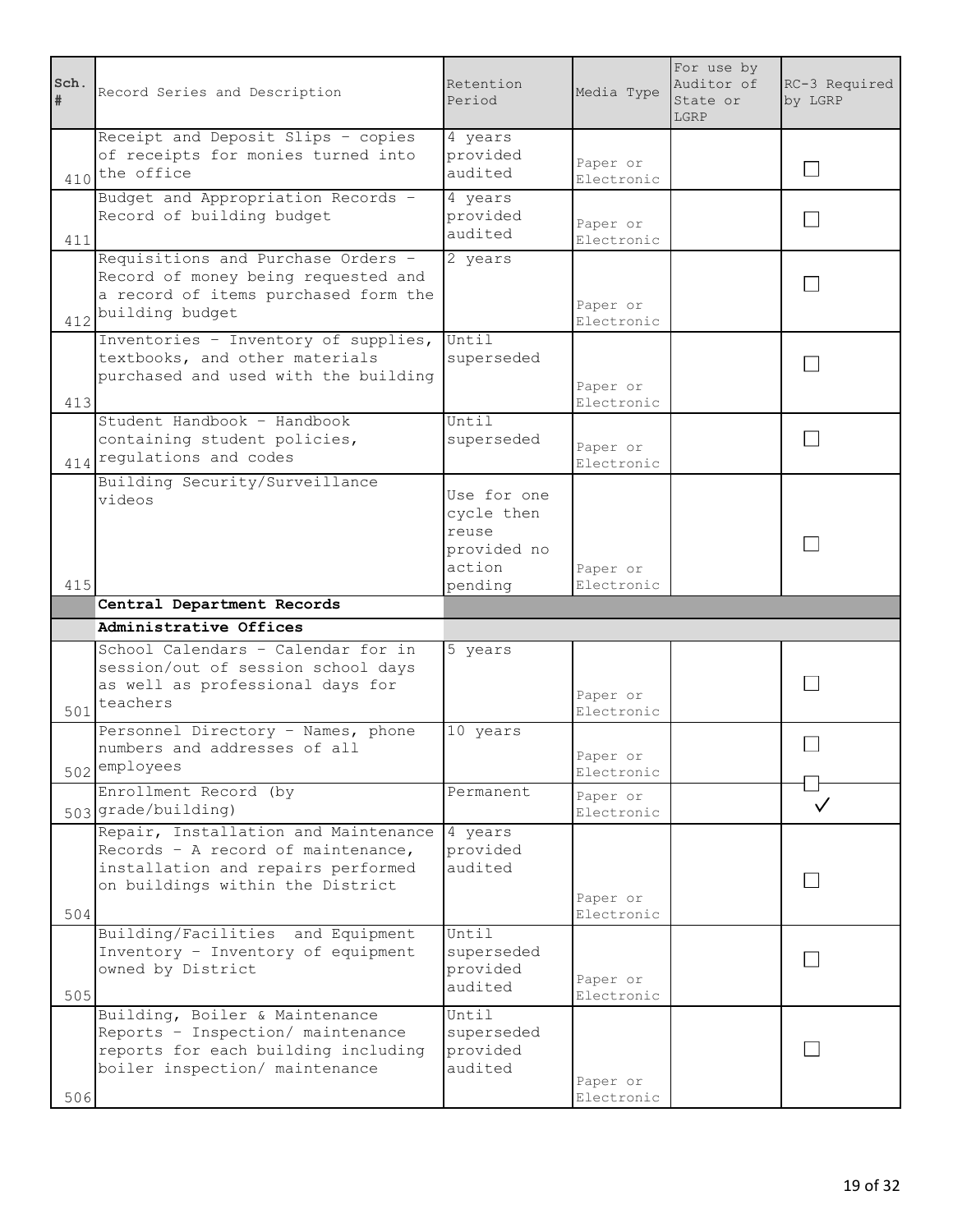| Sch.<br># | Record Series and Description                                                                                                                                                                       | Retention<br>Period                                                                          | Media Type             | For use by<br>Auditor of<br>State or<br>LGRP | RC-3 Required<br>by LGRP |
|-----------|-----------------------------------------------------------------------------------------------------------------------------------------------------------------------------------------------------|----------------------------------------------------------------------------------------------|------------------------|----------------------------------------------|--------------------------|
| 507       | Prevailing Wage Records - Report of<br>hourly wages, benefits and overtime,<br>established by regulatory agencies<br>for each trade and occupation<br>employed in the performance of<br>public work | 4 years<br>provided<br>audited                                                               | Paper or<br>Electronic |                                              |                          |
| 508       | Rental Information - Records<br>regarding facilities usage: building<br>permits submitted to use facilities<br>by school or community individuals,<br>athletic teams or groups                      | 2 years<br>provided<br>audited                                                               | Paper or<br>Electronic |                                              |                          |
| 509       | Work Orders - A report of all<br>requested maintenance/custodial work                                                                                                                               | 4 years<br>provided<br>audited                                                               | Paper or<br>Electronic |                                              |                          |
|           | Environmental Reports and Data -<br>Reports on asbestos and other<br>510 environmental issues                                                                                                       | 4 years<br>provided<br>audited                                                               | Paper or<br>Electronic |                                              |                          |
| 511       | Vandalism Reports - Reports of<br>vandalism throughout the District                                                                                                                                 | 4 years<br>provided<br>audited                                                               | Paper or<br>Electronic |                                              |                          |
| 512       | Student Activity Purpose Clauses                                                                                                                                                                    | Until<br>superseded                                                                          | Paper or<br>Electronic |                                              |                          |
| 513       | Sales Potential Form (Student<br>Activities)                                                                                                                                                        | 4 years<br>provided<br>audited                                                               | Paper or<br>Electronic |                                              |                          |
| 514       | Sales Potential Forms - Fundraising<br>permission form including the<br>financial summary of the fundraiser<br>upon completion of the event                                                         | 4 years<br>provided<br>audited                                                               | Paper or<br>Electronic |                                              |                          |
| 515       | Bids and Specifications<br>(Unsuccessful) - Documentation of<br>bids supplied by vendors for any<br>project requesting bids in<br>compliance with ORC                                               | 1 year<br>provided<br>audited                                                                | Paper or<br>Electronic |                                              |                          |
| 516       | Bids and Specifications (Successful)<br>- Documentation of bids supplied by<br>vendors awarded any project<br>requesting bids in compliance with<br>ORC.                                            | 4 years after<br>completion of<br>project                                                    | Paper or<br>Electronic |                                              |                          |
|           | Contractor Files - Contractor<br>resolutions, additions drawings,<br>etc.                                                                                                                           | 5 years after<br>completion of<br>project<br>provided<br>audited and<br>no action<br>pending | Paper or               |                                              |                          |
| 517       | Transportation Department                                                                                                                                                                           |                                                                                              | Electronic             |                                              |                          |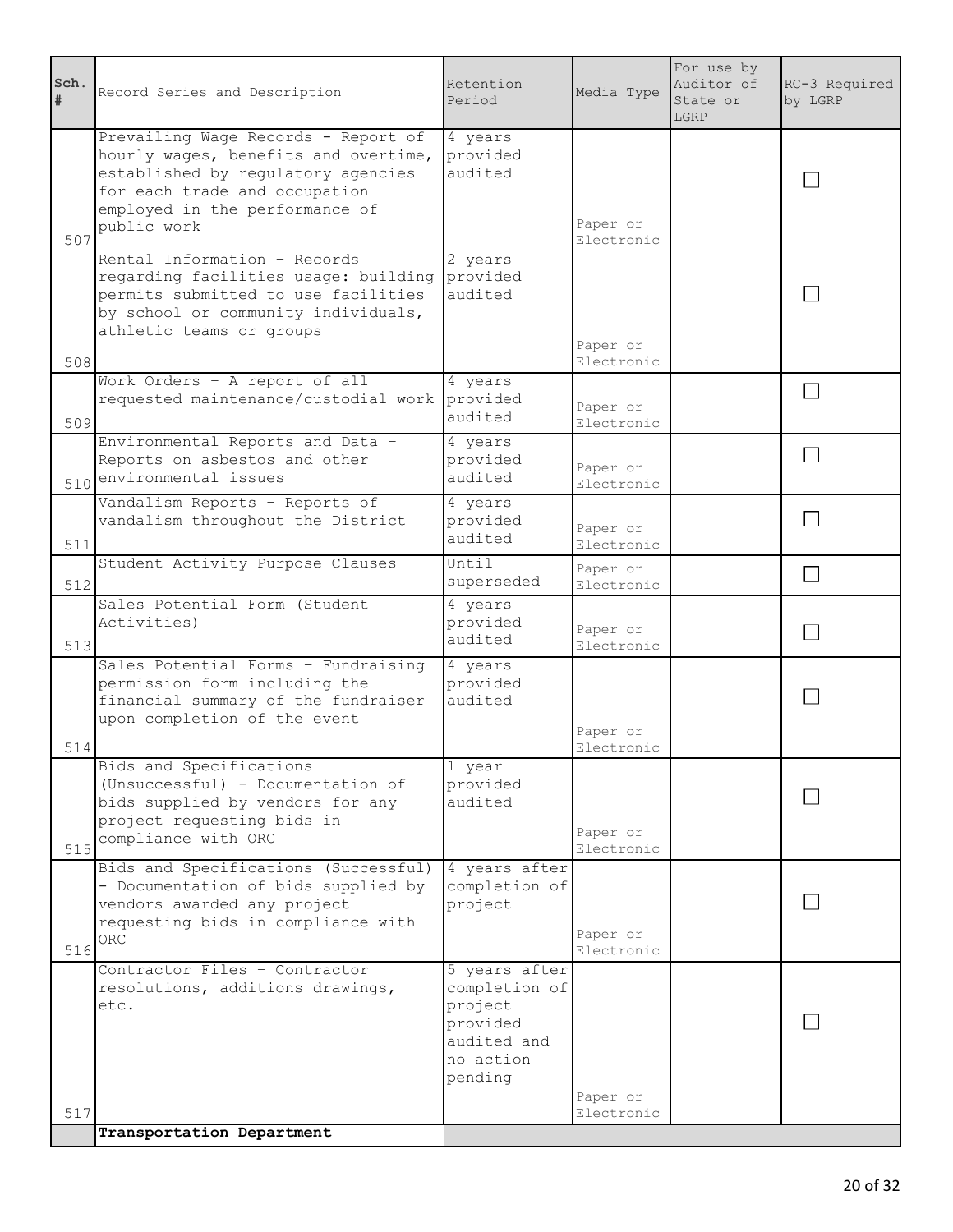| Sch.<br># | Record Series and Description                                                                                                    | Retention<br>Period                                                   | Media Type             | For use by<br>Auditor of<br>State or<br>LGRP | RC-3 Required<br>by LGRP |
|-----------|----------------------------------------------------------------------------------------------------------------------------------|-----------------------------------------------------------------------|------------------------|----------------------------------------------|--------------------------|
|           | Driver Physical - A report of the<br>annual physical performed on drivers                                                        | $6$ years (See<br>OAC 3301-83-<br>$07 - E - 7$ )                      | Paper or               |                                              |                          |
| 518       |                                                                                                                                  |                                                                       | Electronic             |                                              |                          |
|           | Daily Bus Schedules - may show bus<br>route, time trip began and ended,<br>number of pupils carried, and<br>drivers signature    | Retain for 6<br>years after<br>end of school<br>year, then<br>destroy | Paper or               |                                              |                          |
| 519       |                                                                                                                                  |                                                                       | Electronic             |                                              |                          |
| 520       | Fuel Consumption Data - Fuel records<br>for the buses                                                                            | 4 years<br>provided<br>audited                                        | Paper or<br>Electronic |                                              |                          |
| 521       | Transportation Records -<br>Transportation requests received<br>from schools that include student<br>and busing information      | 4 years<br>provided<br>audited                                        | Paper or<br>Electronic |                                              |                          |
|           | Field Trip Forms/Volunteer Driver<br>Forms - Forms from building<br>522 requesting busing for field trips                        | Fiscal year<br>plus 2 years                                           | Paper or<br>Electronic |                                              |                          |
|           | Preventive Maintenance Reports - A<br>report of work performed to maintain<br>523 equipment                                      | Fiscal years<br>plus 2 years                                          | Paper or<br>Electronic |                                              |                          |
|           | Warranty/Guarantee - Warranty of<br>524 equipment                                                                                | Life of<br>equipment                                                  | Paper or<br>Electronic |                                              | $\Box$                   |
| 525       | Plant and Equipment Inventory                                                                                                    | Until<br>superseded<br>provided<br>audited                            | Paper or<br>Electronic |                                              |                          |
| 526       | Vendor Data: W-9 and 1099 documents<br>maintained as long as active vendor<br>then retention period is applied.                  | 6 years and<br>current<br>provided<br>audited                         | Paper or<br>Electronic |                                              |                          |
| 527       | Accident Reports - Law enforcement<br>reports regarding bus accidents                                                            | 3 years<br>provided no<br>action<br>pending                           | Paper or<br>Electronic |                                              |                          |
|           | Vehicle Registration - Certificates<br>of title and registration paperwork<br>from the BMV for cars, vans, trucks,<br>and buses. | Life of<br>vehicle                                                    | Paper or               |                                              |                          |
| 528       |                                                                                                                                  |                                                                       | Electronic             |                                              |                          |
| 529       | Vehicle License - BMV licensing<br>documentation of motor vehicles                                                               | 1 year after<br>termination                                           | Paper or<br>Electronic |                                              |                          |
| 530       | Vehicle Records - Vehicle insurance,<br>finance paperwork                                                                        | As long as<br>vehicle is<br>owned by<br>District                      | Paper or<br>Electronic |                                              |                          |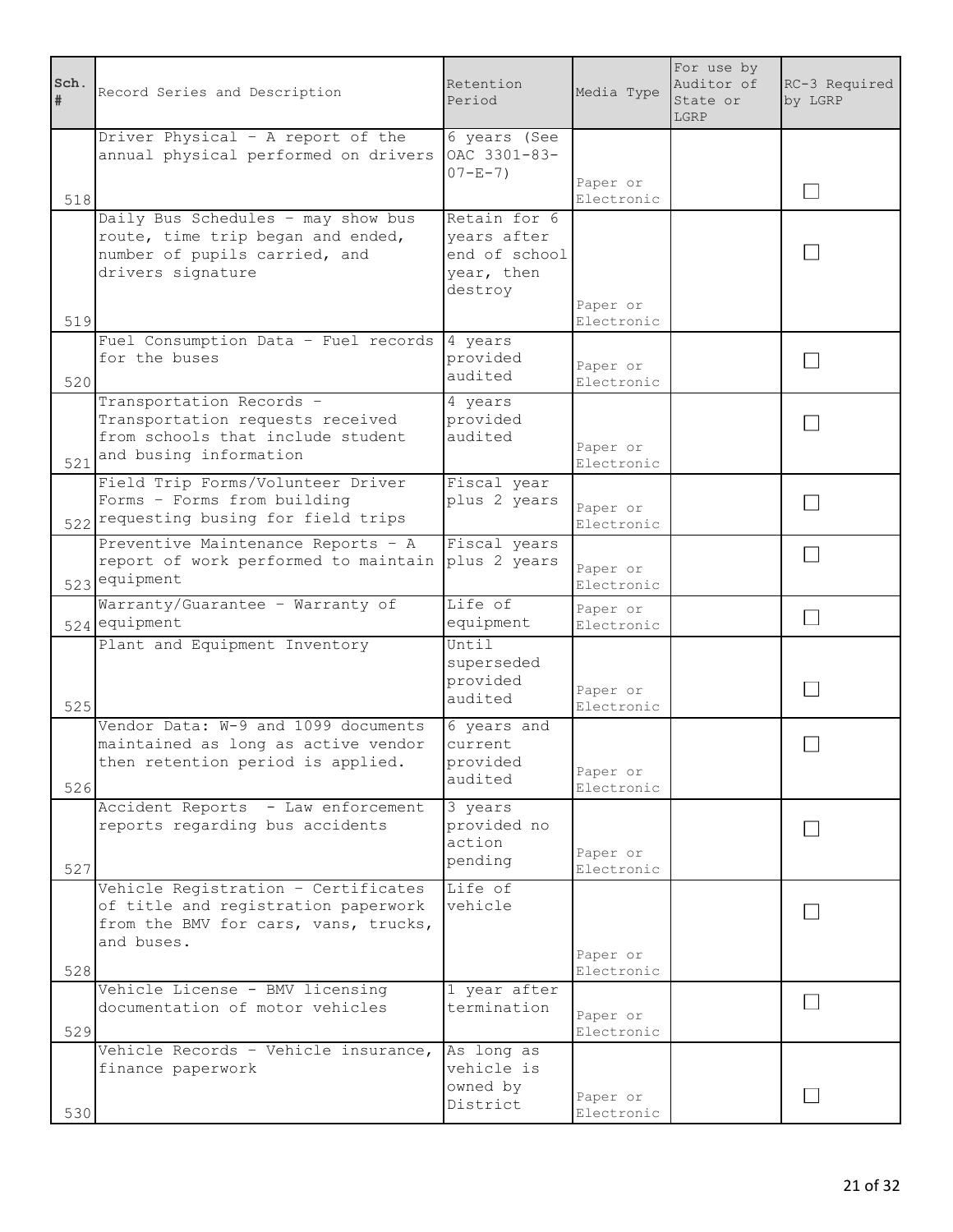| Sch. | Record Series and Description                                                                                                                                                                                    | Retention<br>Period                                                                                                                        | Media Type             | For use by<br>Auditor of<br>State or<br>LGRP | RC-3 Required<br>by LGRP |
|------|------------------------------------------------------------------------------------------------------------------------------------------------------------------------------------------------------------------|--------------------------------------------------------------------------------------------------------------------------------------------|------------------------|----------------------------------------------|--------------------------|
| 531  | Driver Certification - Bus driver<br>certification form                                                                                                                                                          | 1 year after<br>termination                                                                                                                | Paper or<br>Electronic |                                              |                          |
|      | Supplies Inventory - Shop/mechanic<br>532 inventory                                                                                                                                                              | Until<br>superseded                                                                                                                        | Paper or<br>Electronic |                                              | $\sim$                   |
|      | Vehicle Defect Report - Record of<br>533 defects on each bus                                                                                                                                                     | Life of<br>vehicle                                                                                                                         | Paper or<br>Electronic |                                              |                          |
| 534  | Bus on Board Security & Surveillance<br>videos                                                                                                                                                                   | Use for one<br>recording<br>cycle then<br>reuse<br>provided no<br>action<br>pending                                                        | Paper or<br>Electronic |                                              |                          |
| 535  | Improper Student Conduct on School<br>Buses - Records documenting<br>instances of improper student<br>conduct on school buses including<br>bus route, time of incident, nature<br>of incident, and students name | Retain for 1<br>year after<br>incident,<br>then destroy                                                                                    | Paper or<br>Electronic |                                              |                          |
|      | Application for Special<br>Transportation - Application for<br>students with physical<br>disabilities/medical problems                                                                                           | 4 years after<br>end of fiscal<br>year or until<br>completion of<br>State<br>Auditor's<br>examination<br>report,<br>whichever is<br>sooner |                        |                                              |                          |
| 536  | Bus Condition Checklist - Daily<br>evaluation of bus by drivers                                                                                                                                                  | Retain for 1<br>vear after<br>end of school                                                                                                | Paper or<br>Electronic |                                              |                          |
| 537  |                                                                                                                                                                                                                  | year                                                                                                                                       | Paper or<br>Electronic |                                              |                          |
|      | Food Services Department                                                                                                                                                                                         |                                                                                                                                            |                        |                                              |                          |
| 538  | Food Service Records - Financial<br>information, breakfast cost sheets,<br>milk sold, menus, students served                                                                                                     | 4 years<br>provided<br>audited                                                                                                             | Paper or<br>Electronic |                                              |                          |
|      | Lunchroom Records - Cashier's daily<br>production sheets from each<br>539 building, cash register tapes                                                                                                          | 4 years<br>provided<br>audited                                                                                                             | Paper or<br>Electronic |                                              |                          |
|      | Lunchroom Reports - Confidential<br>applications for free and reduced<br>$540$ lunch benefits                                                                                                                    | 4 years<br>provided<br>audited                                                                                                             | Paper or<br>Electronic |                                              |                          |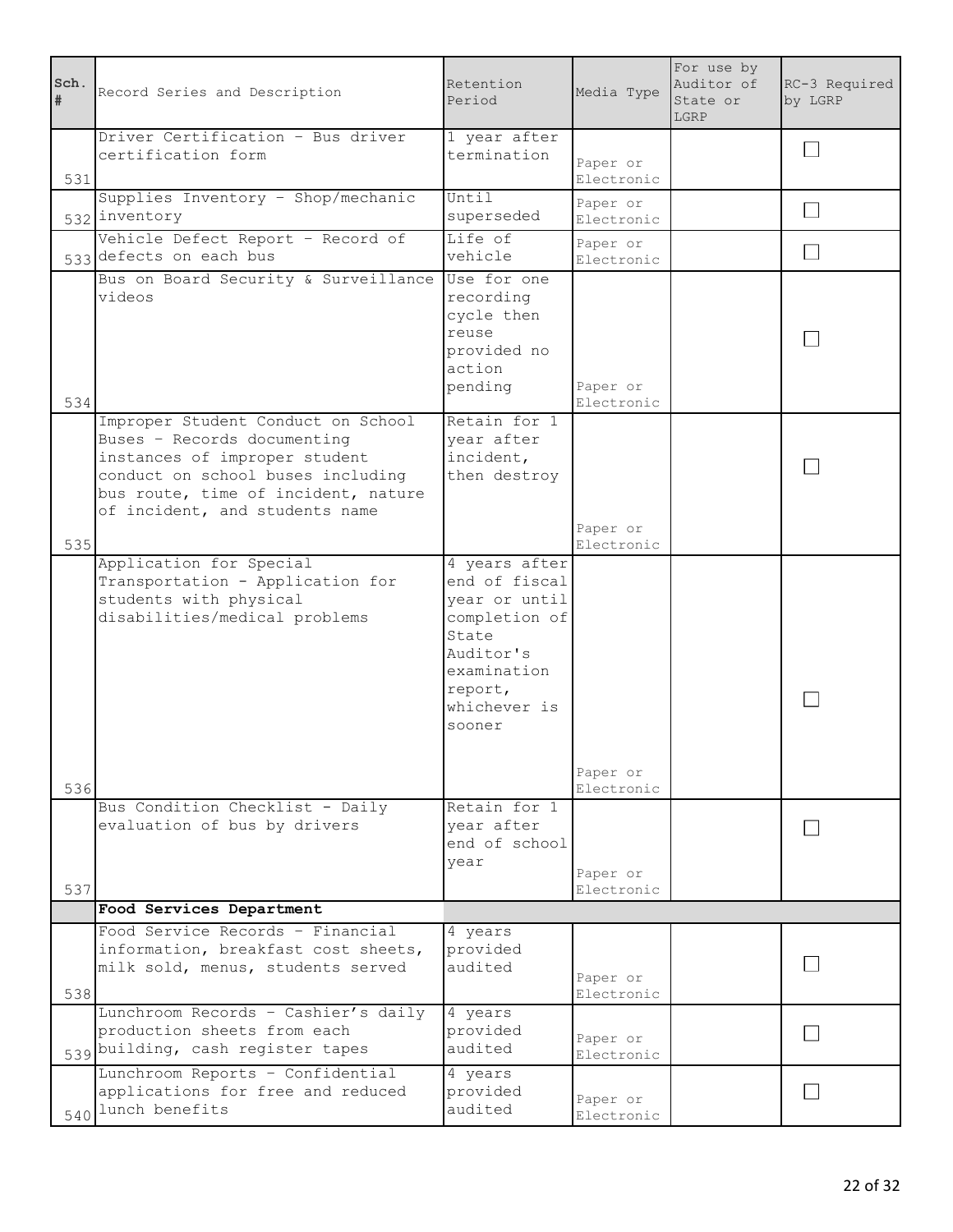| Sch.<br>$\#$ | Record Series and Description                                                                                                                                                                                                                                                                                                                              | Retention<br>Period                                                               | Media Type             | For use by<br>Auditor of<br>State or<br>LGRP | RC-3 Required<br>by LGRP |
|--------------|------------------------------------------------------------------------------------------------------------------------------------------------------------------------------------------------------------------------------------------------------------------------------------------------------------------------------------------------------------|-----------------------------------------------------------------------------------|------------------------|----------------------------------------------|--------------------------|
| 541          | Inventories - Inventory of food<br>supplies                                                                                                                                                                                                                                                                                                                | 4 years<br>provided<br>audited                                                    | Paper or<br>Electronic |                                              |                          |
| 542          | Lunchroom/ Food Service License -<br>Current food service license, issued<br>annually by the board of health of<br>the health district in which the<br>food service operation is located.                                                                                                                                                                  | 1 year after<br>expiration                                                        | Paper or<br>Electronic |                                              |                          |
| 543          | Vendor Food Service Contract -<br>Contract between the District and an<br>outside vendor providing meals and<br>snacks                                                                                                                                                                                                                                     | 3 years plus<br>current year<br>provided<br>audited                               | Paper or<br>Electronic |                                              |                          |
| 544          | Schedule for School Breakfast/Lunch<br>Programs - Includes plan and backup<br>documentation submitted to Ohio<br>Board of Education for program<br>approval                                                                                                                                                                                                | Retain for 6<br>years after<br>plan obsolete<br>or<br>superseded,<br>then destroy | Paper or<br>Electronic |                                              |                          |
|              | Financial Records                                                                                                                                                                                                                                                                                                                                          |                                                                                   |                        |                                              |                          |
|              | Audit Reports - Past management<br>evaluation reports, monthly claim<br>documentation, master lists, and<br>income eligibility applications                                                                                                                                                                                                                | 3 years plus<br>current year<br>provided<br>audited                               |                        |                                              |                          |
| 601          |                                                                                                                                                                                                                                                                                                                                                            |                                                                                   | Paper or<br>Electronic |                                              |                          |
| 602          | Annual Financial Reports - Financial 5 years<br>reports prepared from the accounting provided<br>system that can be reproduced from<br>the computer records.<br>This<br>includes: Annual Ledgers, Budget<br>Ledgers, Vendor Listing, Check<br>Register, Invoice List, Purchase<br>Order Listing, Accounts Reports,<br>Financial Summary and Detail Reports | audited                                                                           | Paper or<br>Electronic |                                              |                          |
| 603          | Activity Fund Cash Journal & Ledger                                                                                                                                                                                                                                                                                                                        | 5 years<br>provided<br>audited                                                    | Paper or<br>Electronic |                                              |                          |
| 604          | Bond Register                                                                                                                                                                                                                                                                                                                                              | 20 years<br>after issue<br>expires                                                | Paper or<br>Electronic |                                              |                          |
| 605          | Securities                                                                                                                                                                                                                                                                                                                                                 | Permanent                                                                         | Paper or<br>Electronic |                                              |                          |
| 606          | Investment Ledger - Report of<br>investments owned by District                                                                                                                                                                                                                                                                                             | 5 years<br>provided<br>audited                                                    | Paper or<br>Electronic |                                              |                          |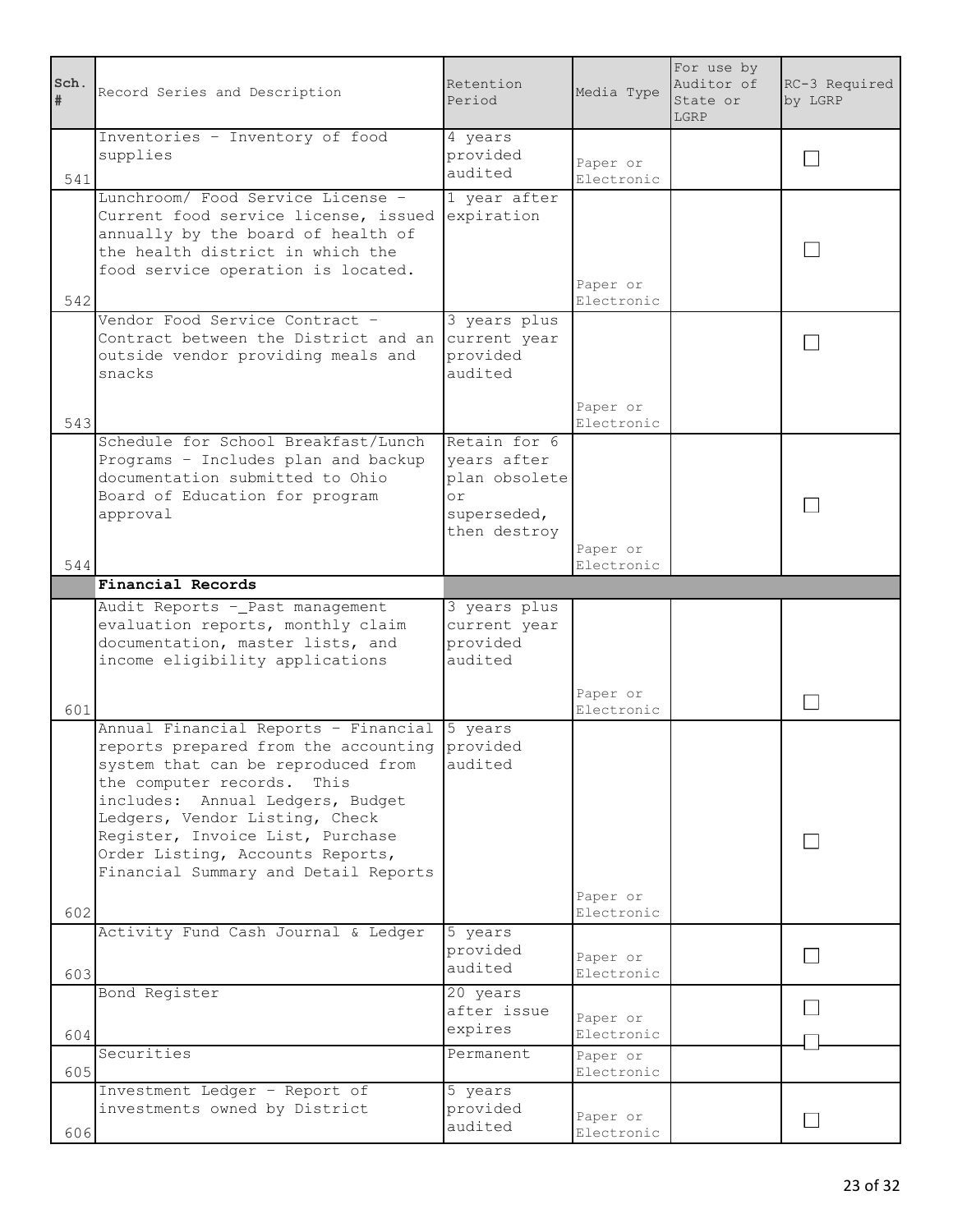| Sch.<br># | Record Series and Description                                                                                                                                                                                                                                      | Retention<br>Period                                                  | Media Type             | For use by<br>Auditor of<br>State or<br>LGRP | RC-3 Required<br>by LGRP |
|-----------|--------------------------------------------------------------------------------------------------------------------------------------------------------------------------------------------------------------------------------------------------------------------|----------------------------------------------------------------------|------------------------|----------------------------------------------|--------------------------|
|           | Foundation Distribution - Report<br>from the Ohio Dept. of Education for<br>bi-monthly foundation (state basic<br>$607$ aid) receipts                                                                                                                              | 5 years<br>provided<br>audited                                       | Paper or<br>Electronic |                                              |                          |
| 608       | Tax Settlements (Semi-Annual) and<br>Advances - Property tax settlement<br>sheet including advances from the<br>County Auditor included in the<br>receipts                                                                                                         | 5 years<br>provided<br>audited                                       | Paper or<br>Electronic |                                              |                          |
|           | Budgets (Annual) - Tax budget that<br>is submitted annually to the County<br>609 Auditor                                                                                                                                                                           | 5 years<br>provided<br>audited                                       | Paper or<br>Electronic |                                              |                          |
| 610       | Budget Working Papers                                                                                                                                                                                                                                              | 5 years<br>provided<br>audited                                       | Paper or<br>Electronic |                                              |                          |
| 611       | Insurance Policies - Contracts<br>between insurer and the School<br>district where the insurer, in<br>exchange for premium payment, pays<br>for damages to the School District<br>which are caused by covered perils<br>under the policy language.                 | 15 years<br>after<br>expiration<br>provided all<br>claims<br>settled | Paper or<br>Electronic |                                              |                          |
|           | Contracts - An agreement with<br>specific terms between an entity<br>612 with the School District                                                                                                                                                                  | 15 years<br>after<br>expiration                                      | Paper or<br>Electronic |                                              |                          |
| 613       | Bonds and Coupons                                                                                                                                                                                                                                                  | Until<br>redeemed<br>provided<br>audited                             | Paper or<br>Electronic |                                              |                          |
| 614       | Accounts Payable Ledger -<br>Outstanding payables                                                                                                                                                                                                                  | 5 years<br>provided<br>audited                                       | Paper or<br>Electronic |                                              |                          |
|           | Accounts Receivable Ledgers -<br>Outstanding revenue due to the<br>615 school District                                                                                                                                                                             | 5 years<br>provided<br>audited                                       | Paper or<br>Electronic |                                              |                          |
| 616       | Vouchers, Invoices and purchase<br>orders - A voucher is a documentary<br>record of a business transaction<br>(i.e. check or invoice). A purchase<br>order is a document itemizing<br>products/services to be purchased<br>from a vendor. Serves as a<br>contract. | 10 years<br>provided<br>audited.<br>ORC.<br>3313.29.                 | Paper or<br>Electronic |                                              |                          |
| 617       | State Program Files - Auxiliary<br>services, records of non-public<br>school funding provided by the Ohio<br>Department of Education and through<br>public and private grants                                                                                      | 10 years<br>provided<br>audited                                      | Paper or<br>Electronic |                                              |                          |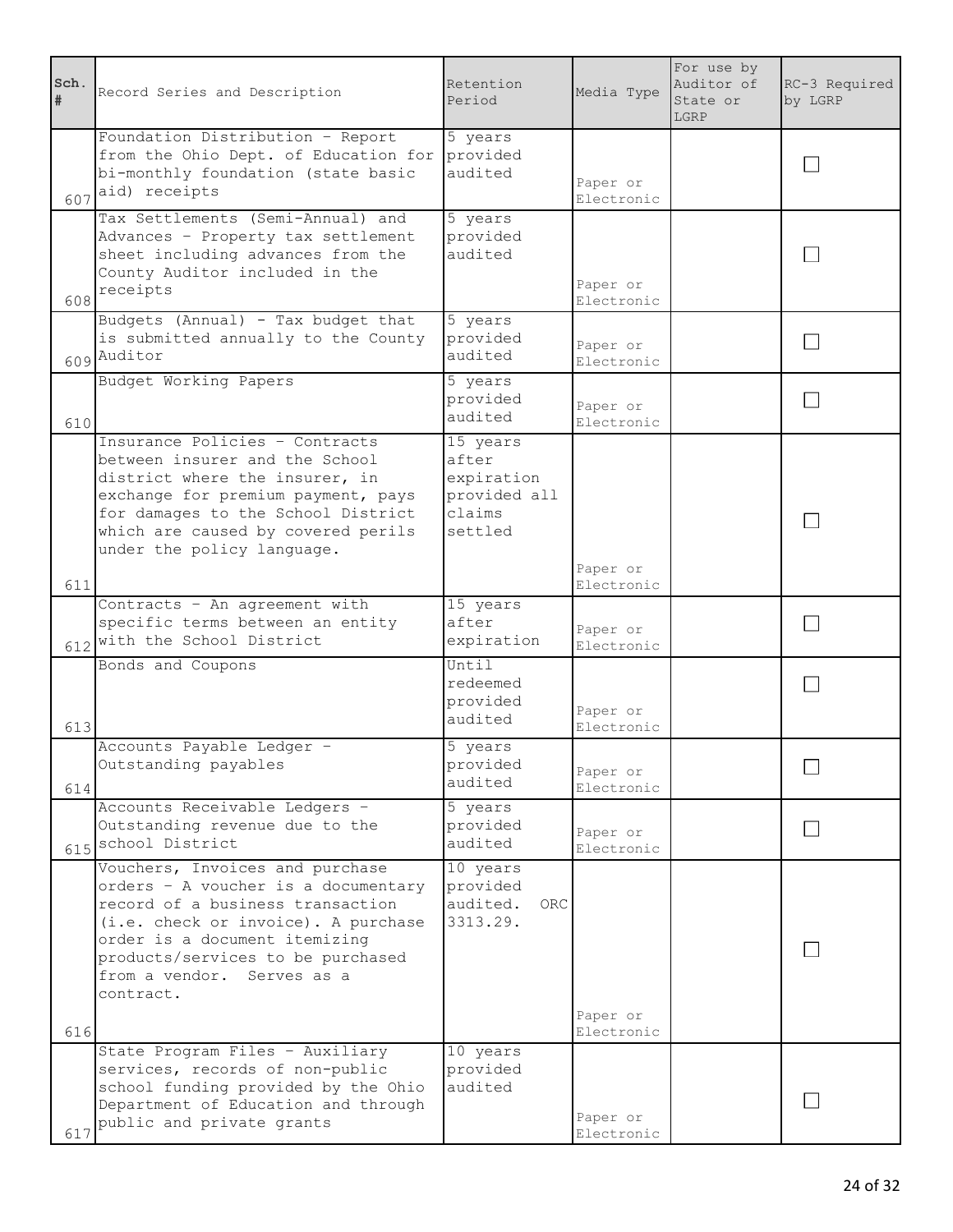| Sch.<br>$\#$ | Record Series and Description                                                                                                                                       | Retention<br>Period             | Media Type                           | For use by<br>Auditor of<br>State or<br>LGRP | RC-3 Required<br>by LGRP |
|--------------|---------------------------------------------------------------------------------------------------------------------------------------------------------------------|---------------------------------|--------------------------------------|----------------------------------------------|--------------------------|
| 618          | Federal Programs - Title I (Student<br>Progress Reports), II, III, IV-B,<br>IDEA, IV-C, VI-B, Chapter 1, 2; Drug<br>Free, etc.                                      | 10 years<br>provided<br>audited | Paper or<br>Electronic               |                                              |                          |
|              | Travel Expense Vouchers - Document<br>of expenditures for travel of<br>619 district employees                                                                       | 10 years<br>provided<br>audited | Paper or<br>Electronic               |                                              |                          |
|              | Tax Anticipation Notes - Documents<br>related to the preparation, sale and<br>history related to issuance of notes<br>borrowed against future tax dollars           | 10 years<br>provided<br>audited |                                      |                                              |                          |
| 620          |                                                                                                                                                                     |                                 | Paper or<br>Electronic               |                                              |                          |
| 621          | State Reimbursement Settlement<br>Sheets                                                                                                                            | 5 years<br>provided<br>audited  | Paper or<br>Electronic               |                                              |                          |
| 622          | Unemployment Claims - Documentation<br>of unemployment for application of<br>unemployment benefits                                                                  | 5 years                         | Paper or<br>Electronic               |                                              |                          |
|              | Employee Bonds, Board Member Bonds -<br>Documents related to the performance<br>and theft insurance bidder held on<br>required employee and board members           | 5 years                         | Paper or                             |                                              |                          |
| 623          | Certificate of Estimated Resources -<br>County document supplied to the<br>district certifying the estimated<br>resources prepared by the District                  | 15 years<br>after<br>expiration | Electronic<br>Paper or               |                                              |                          |
| 624<br>625   | Appropriation Resolutions -<br>Resolution approved by the Board of<br>Education establishing and amending<br>the appropriation for the District                     | 5 years                         | Electronic<br>Paper or<br>Electronic |                                              |                          |
| 626          | Tax Apportionments (Semi-Annual) -<br>Documentation prepared by the County<br>Auditor and report to the District<br>to record receipt of property tax<br>settlement | 5 years                         | Paper or<br>Electronic               |                                              |                          |
| 627          | Canceled Checks and Bank Settlements<br>- All checking accounts<br>reconciliation and statements                                                                    | 4 years<br>provided<br>audited  | Paper or<br>Electronic               |                                              |                          |
|              | Publication Notice - Legal notice of<br>628 publication in the newspaper                                                                                            | 4 years                         | Paper or<br>Electronic               |                                              |                          |
| 629          | Tuition Fees and Payments - Receipt<br>records at the Treasurer's Office                                                                                            | 4 years<br>provided<br>audited  | Paper or<br>Electronic               |                                              |                          |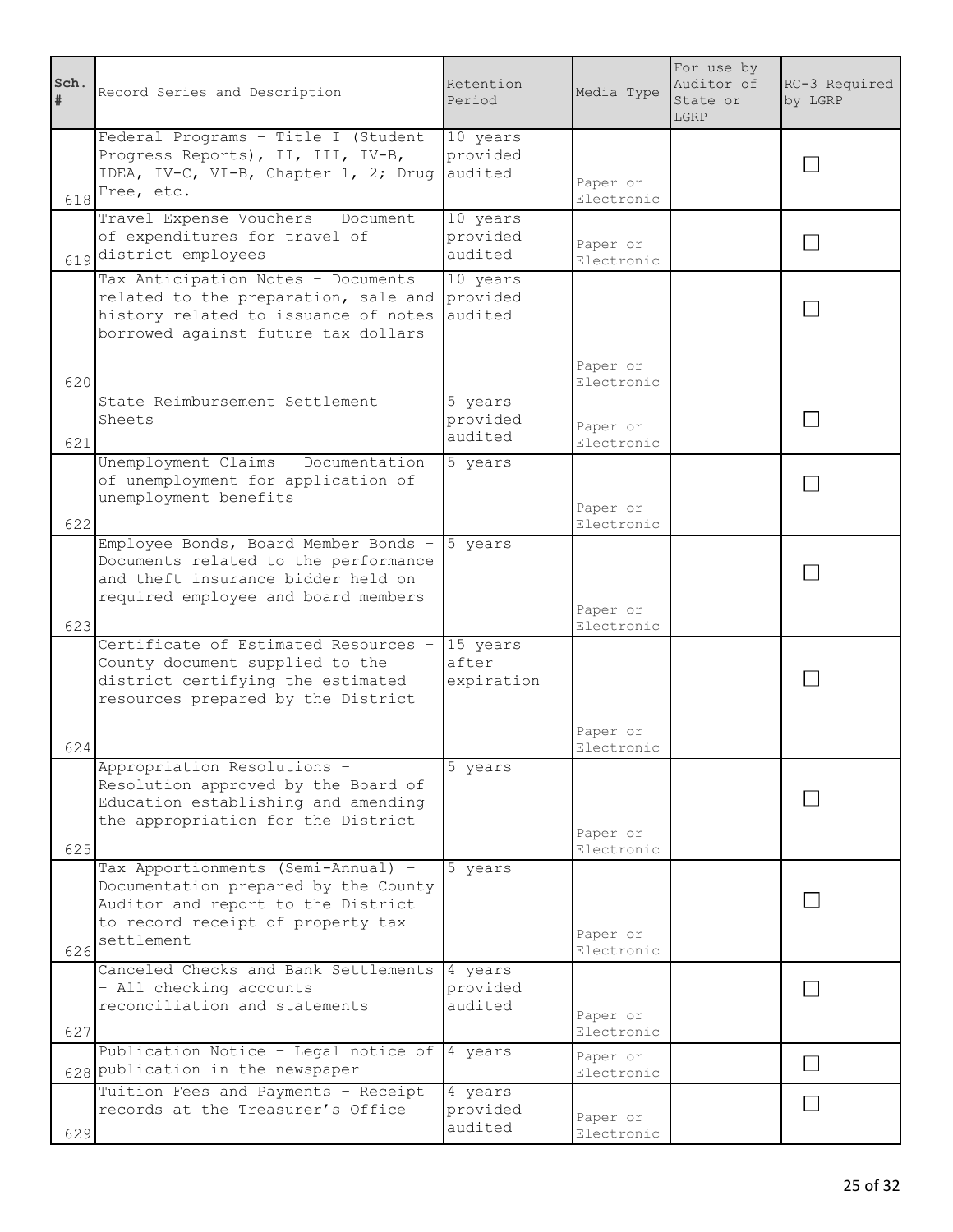| Sch.<br>$\#$ | Record Series and Description                                                                                                                                                     | Retention<br>Period             | Media Type             | For use by<br>Auditor of<br>State or<br>LGRP | RC-3 Required<br>by LGRP |
|--------------|-----------------------------------------------------------------------------------------------------------------------------------------------------------------------------------|---------------------------------|------------------------|----------------------------------------------|--------------------------|
| 630          | Unpaid Student Fees                                                                                                                                                               | Until Paid in Paper or<br>Full  | Electronic             |                                              | $\mathbf{I}$             |
| 631          | School Finance (S.F.) Monthly<br>Statements - Bi-monthly reports for<br>the Ohio Dept. of Education to<br>record receipts and expenditures<br>related to the foundation payments. | 4 years<br>provided<br>audited  | Paper or<br>Electronic |                                              |                          |
| 632          | Investment Records - Individual<br>record of investments bank<br>confirmations, wire transfers,<br>copies of CD's                                                                 | 4 years<br>provided<br>audited  | Paper or<br>Electronic |                                              |                          |
| 633          | Travel Expense Reports                                                                                                                                                            | 10 years<br>provided<br>audited | Paper or<br>Electronic |                                              |                          |
| 634          | State Sales Tax Reports - State of<br>Ohio semi-annual sales tax filings,<br>reporting any taxable sales.                                                                         | 4 years<br>provided<br>audited  | Paper or<br>Electronic |                                              |                          |
| 635          | Student Activity Funds - Student<br>activity funds, pay in forms, bank<br>deposit forms and receipts<br>confirming deposits made into<br>student activity accounts                | 4 years<br>provided<br>audited  | Paper or<br>Electronic |                                              |                          |
| 636          | Check Registers - Lists of checks<br>issued by the District                                                                                                                       | 4 years<br>provided<br>audited  | Paper or<br>Electronic |                                              |                          |
| 637          | Deposit Slips/Cash Proofs - Receipts<br>for deposit slips                                                                                                                         | 4 years<br>provided<br>audited  | Paper or<br>Electronic |                                              |                          |
| 638          | Receipt Books - Receipts issued for<br>money received.                                                                                                                            | 4 years<br>provided<br>audited  | Paper or<br>Electronic |                                              |                          |
| 639          | Extra Trip Records                                                                                                                                                                | 4 years<br>provided<br>audited  | Paper or<br>Electronic |                                              | $\blacksquare$           |
| 640          | Monthly Financial Reports - Report<br>generated from the system to report<br>the financial status the District<br>prepared on a monthly basis                                     | 4 years<br>provided<br>audited  | Paper or<br>Electronic |                                              |                          |
| 641          | Accounting Data - Documentation of<br>bids supplied by vendors for any<br>project requesting bids in<br>compliance with ORC                                                       | 4 years<br>provided<br>audited  | Paper or<br>Electronic |                                              |                          |
|              | Service Contracts - Contracts for<br>services provided from an outside<br>$642$ education                                                                                         | 4 years<br>provided<br>audited  | Paper or<br>Electronic |                                              |                          |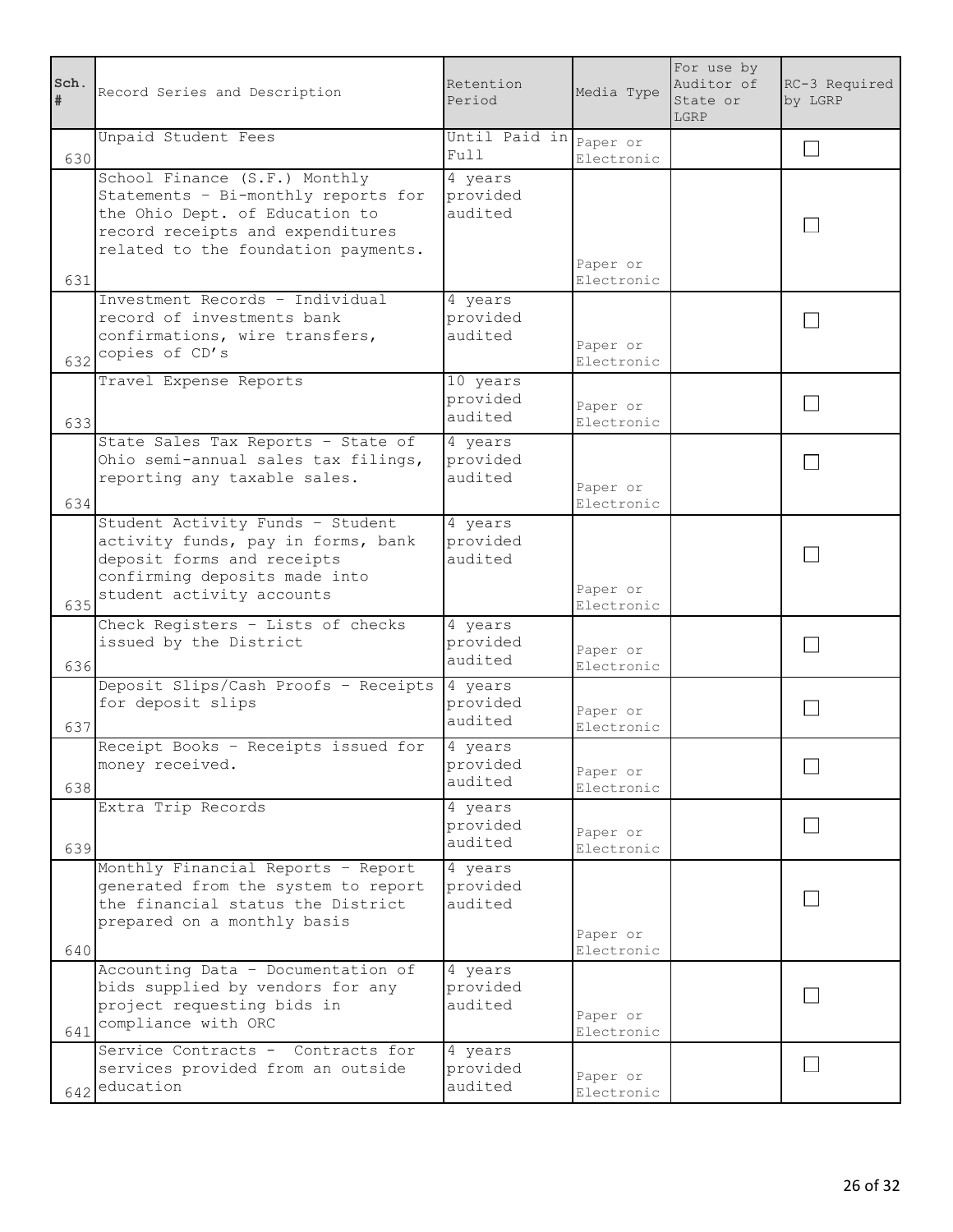| Sch.<br>$\#$ | Record Series and Description                                                                                                                               | Retention<br>Period                            | Media Type                           | For use by<br>Auditor of<br>State or<br>LGRP | RC-3 Required<br>by LGRP |
|--------------|-------------------------------------------------------------------------------------------------------------------------------------------------------------|------------------------------------------------|--------------------------------------|----------------------------------------------|--------------------------|
| 643          | State Subsidy Reports - Applications<br>for driver education, pupil<br>transportation and special education                                                 | 3 years<br>provided<br>audited                 | Paper or<br>Electronic               |                                              |                          |
| 644          | Delivery/Packing Slips                                                                                                                                      | 1 year<br>provided<br>audited                  | Paper or<br>Electronic               |                                              |                          |
| 645          | Requisitions - Documents used to<br>request the purchase of something<br>that is submitted for approval and<br>then can be converted to a purchase<br>order | 1 year after<br>end of fiscal<br>year          | Paper or<br>Electronic               |                                              |                          |
| 646          | Non-Sufficient Fund Checks<br>Documentation & Notifications                                                                                                 | 4 years<br>provided<br>audited                 | Paper or<br>Electronic               |                                              |                          |
|              | Payroll Related Records                                                                                                                                     |                                                |                                      |                                              |                          |
| 701          | Salary Continuation Agreement -<br>Agreement stating full or partial<br>compensation during period of<br>disability                                         | years                                          | Paper or<br>Electronic               |                                              |                          |
|              | Payroll Ledgers - Record of gross to<br>702 net calculations by employee                                                                                    | 75 years                                       | Paper or<br>Electronic               |                                              | $\blacksquare$           |
|              | Earning Registers - Record of gross<br>to net calculations by employee and<br>703 by calendar year                                                          | 75 years                                       | Paper or<br>Electronic               |                                              |                          |
|              | Monthly Payroll Reports - A record<br>of leave usage and accumulation by<br>employee as well as retirement<br>contributions by employee                     | 75 years                                       | Paper or                             |                                              |                          |
| 704<br>705   | Bureau of Employment Service<br>Quarterly Reports - OBES reports<br>(quarterly earnings and record of<br>weeks worked by employee)                          | 7<br>years                                     | Electronic<br>Paper or<br>Electronic |                                              |                          |
| 706          | $W-2's$ and $W-4's$ - Employer's copy of<br>calendar year record of taxable<br>earnings, a record of employee<br>federal exemptions                         | 6 years and<br>current.<br>provided<br>audited | Paper or<br>Electronic               |                                              |                          |
| 707          | Federal Income Tax - Quarterly and<br>annual record of federal income tax<br>withheld and remitted IRS form 941                                             | 6 years and<br>current<br>provided<br>audited  | Paper or<br>Electronic               |                                              |                          |
| 708          | Ohio Income Tax - Monthly and annual<br>record of Ohio Income tax withheld<br>and remitted IT-4                                                             | 6 years and<br>current<br>provided<br>audited  | Paper or<br>Electronic               |                                              |                          |
| 709          | City Income Tax - Monthly and annual<br>record of municipality income tax<br>withheld and remitted                                                          | 6 years and<br>current<br>provided<br>audited  | Paper or<br>Electronic               |                                              |                          |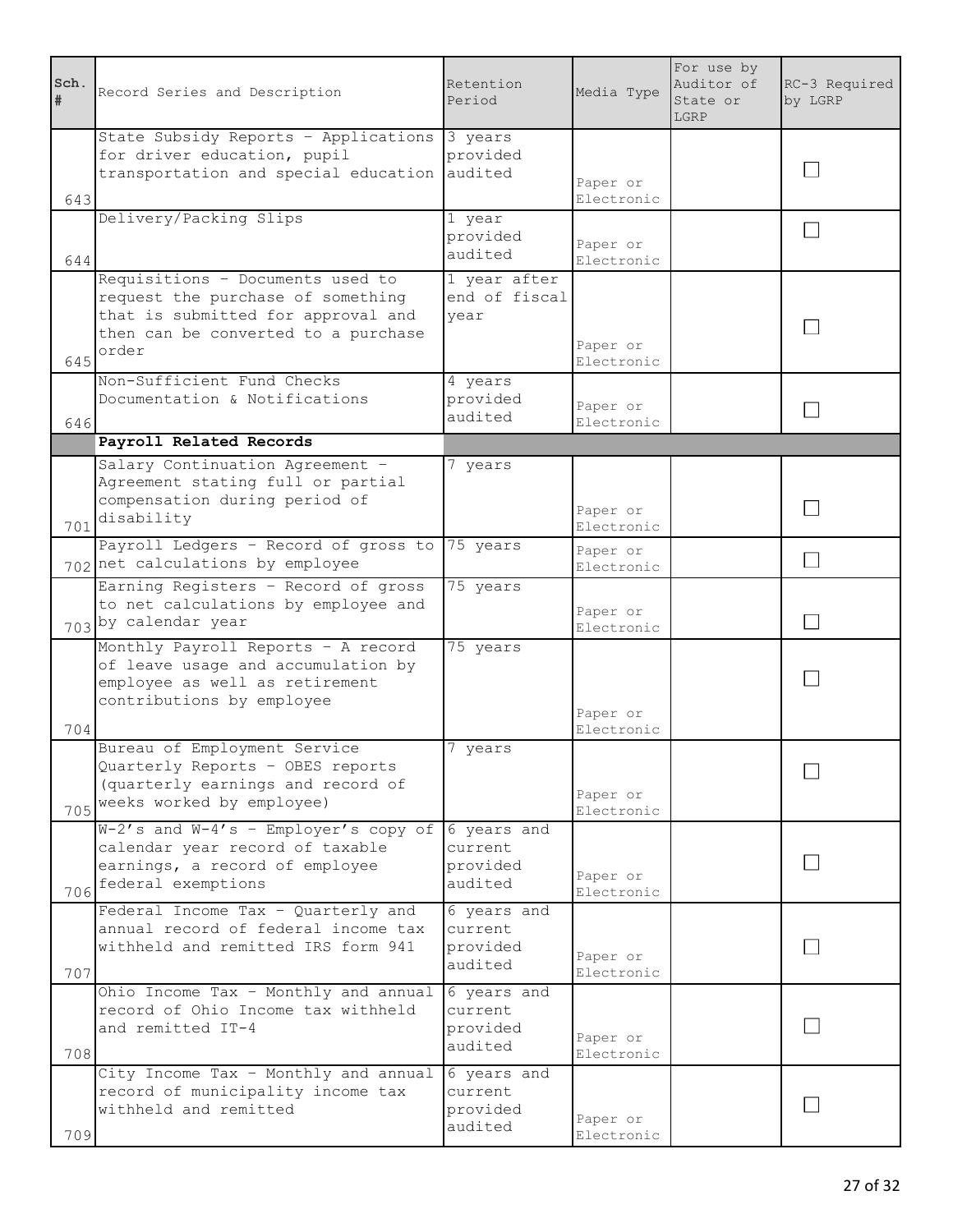| Sch.<br>$\pmb{\ast}$ | Record Series and Description                                                                                                                                   | Retention<br>Period                           | Media Type             | For use by<br>Auditor of<br>State or<br>LGRP | RC-3 Required<br>by LGRP |
|----------------------|-----------------------------------------------------------------------------------------------------------------------------------------------------------------|-----------------------------------------------|------------------------|----------------------------------------------|--------------------------|
| 710                  | School Income Tax - Monthly and<br>annual record of School District<br>income tax withheld and remitted<br>$SDIT-1$                                             | 6 years and<br>current<br>provided<br>audited | Paper or<br>Electronic |                                              |                          |
| 711                  | Payroll Reports - Payroll deduction<br>and distribution reports                                                                                                 | 4 years<br>provided<br>audited                | Paper or<br>Electronic |                                              |                          |
| 712                  | Payroll Update Listing                                                                                                                                          | 4 years<br>provided<br>audited                | Paper or<br>Electronic |                                              |                          |
|                      | Payroll Calculations - Paper and<br>electronic reports used to balance<br>713 gross net calculations                                                            | 4 years<br>provided<br>audited                | Paper or<br>Electronic |                                              |                          |
| 714                  | State Teachers System and School<br>Employees Retirement System Waivers<br>- Waiver forms for students an/or<br>jobs not eligible for retirement<br>withholding | Permanent.                                    | Paper or<br>Electronic |                                              |                          |
|                      | State Employees Retirement System<br>(SERS) - Record of SERS withholdings<br>715 monthly                                                                        | 4 years<br>provided<br>audited                | Paper or<br>Electronic |                                              |                          |
|                      | State Teachers Retirement System<br>(STRS) Record of STRS withholdings<br>716 per pay and annual                                                                | 4 years<br>provided<br>audited                | Paper or<br>Electronic |                                              |                          |
| 717                  | Annuity Reports                                                                                                                                                 | 4 years<br>provided<br>audited                | Paper or<br>Electronic |                                              |                          |
| 718                  | Benefit Folders/Reports - Listing of<br>employee's benefit enrollments                                                                                          | 4 years<br>provided<br>audited                | Paper or<br>Electronic |                                              |                          |
|                      | Employee Requests and/or                                                                                                                                        | 4 years                                       |                        |                                              |                          |
|                      | Authorization for Leave Forms -<br>Request for sick, vacation,<br>719 personal, or other leave                                                                  | provided<br>audited                           | Paper or<br>Electronic |                                              |                          |
| 720                  | Deduction Reports - Voluntary<br>payroll deductions per pay that<br>include all deduction withholdings<br>for each employee                                     | 4 years<br>provided<br>audited                | Paper or<br>Electronic |                                              |                          |
| 721                  | Employee Vacation/Sick Leave Records<br>- Records of each employee's sick<br>and vacation leave                                                                 | 4 years<br>provided<br>audited                | Paper or<br>Electronic |                                              |                          |
| 722                  | Time Sheets - Record of hours worked                                                                                                                            | 6 years<br>provided<br>audited                | Paper or<br>Electronic |                                              |                          |
| 723                  | Overtime Authorization                                                                                                                                          | 6 years                                       | Paper or<br>Electronic |                                              |                          |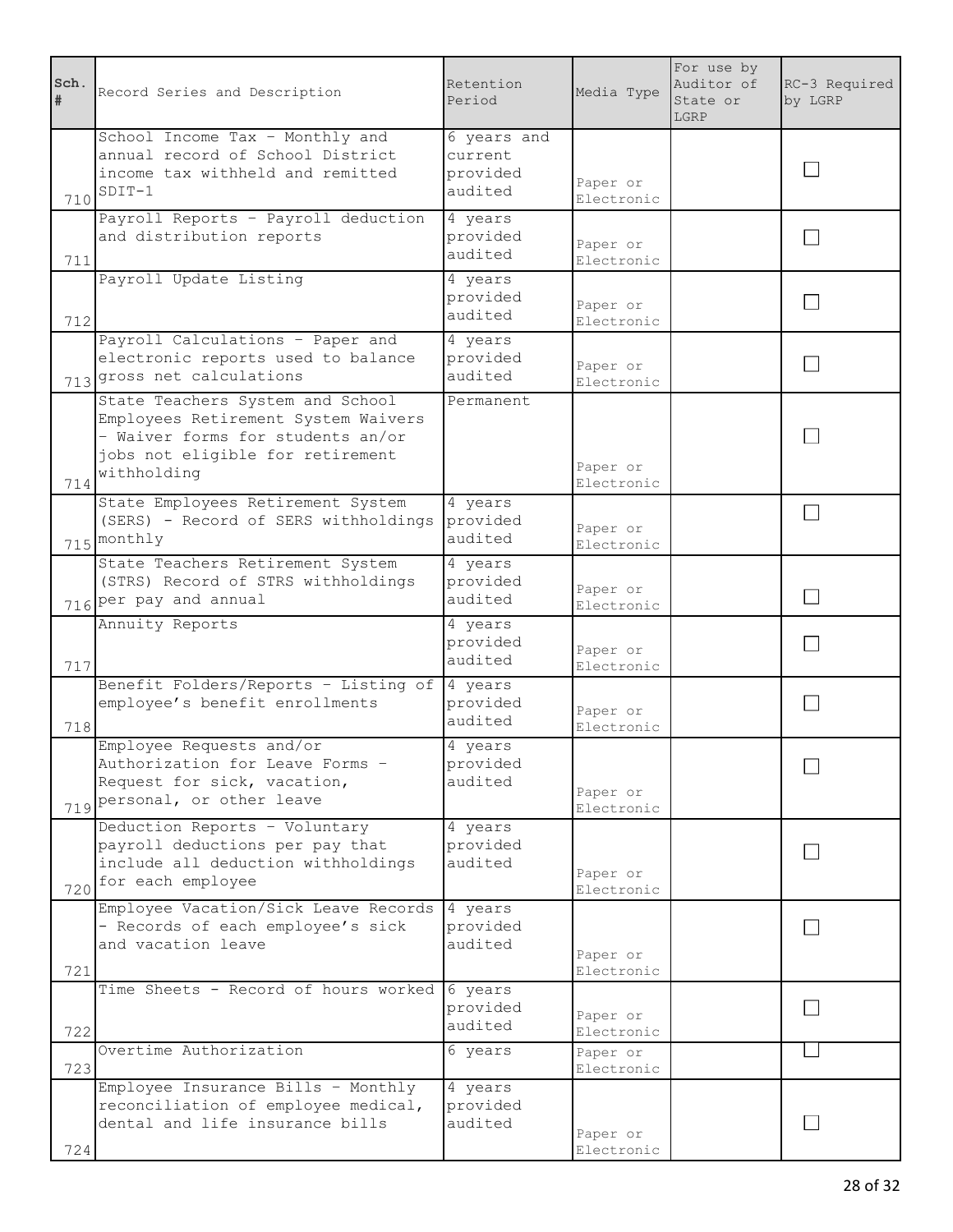| Sch.<br># | Record Series and Description                                                                                        | Retention<br>Period                              | Media Type             | For use by<br>Auditor of<br>State or<br>LGRP | RC-3 Required<br>by LGRP |
|-----------|----------------------------------------------------------------------------------------------------------------------|--------------------------------------------------|------------------------|----------------------------------------------|--------------------------|
| 725       | Paycheck Register - Listing of<br>checks issued each pay                                                             | 4 years<br>provided<br>audited                   | Paper or<br>Electronic |                                              |                          |
| 726       | Payroll Bank Statement - Includes<br>bank statements and reconciliation                                              | 4 years<br>provided<br>audited                   | Paper or<br>Electronic |                                              |                          |
| 727       | Deduction Authorization - Forms to<br>withhold deductions from an<br>employee's pay                                  | Until<br>superseded or<br>employee<br>terminates | Paper or<br>Electronic |                                              |                          |
| 728       | Court Ordered Garnishments                                                                                           | 4 years after<br>cause fully<br>paid             | Paper or<br>Electronic |                                              |                          |
|           | Reports                                                                                                              |                                                  |                        |                                              |                          |
| 801       | State Audit s / GAAP (Generally<br>Accepted Accounting Principles)<br>Reports- Annual financial audit<br>reports     | 5 years                                          | Paper or<br>Electronic |                                              |                          |
|           | Special Education (S.E.) Reports -<br>802 Annual                                                                     | 7 years                                          | Paper or<br>Electronic |                                              |                          |
|           | Vocation Education (V.E.) Reports -<br>803 Annual                                                                    | 5 years                                          | Paper or<br>Electronic |                                              | $\blacksquare$           |
| 804       | Ohio Common Core Data (OCCD)<br>Reports: Data on revenues and<br>expenditures per pupil made by<br>school districts. | 5 years                                          | Paper or<br>Electronic |                                              |                          |
| 805       | Drivers Education Report                                                                                             | 5 years                                          | Paper or<br>Electronic |                                              |                          |
| 806       | Ohio Department of Education (ODE)<br>Reports - Academic reports from the<br>Ohio Department of Education            | 5 years                                          | Paper or<br>Electronic |                                              |                          |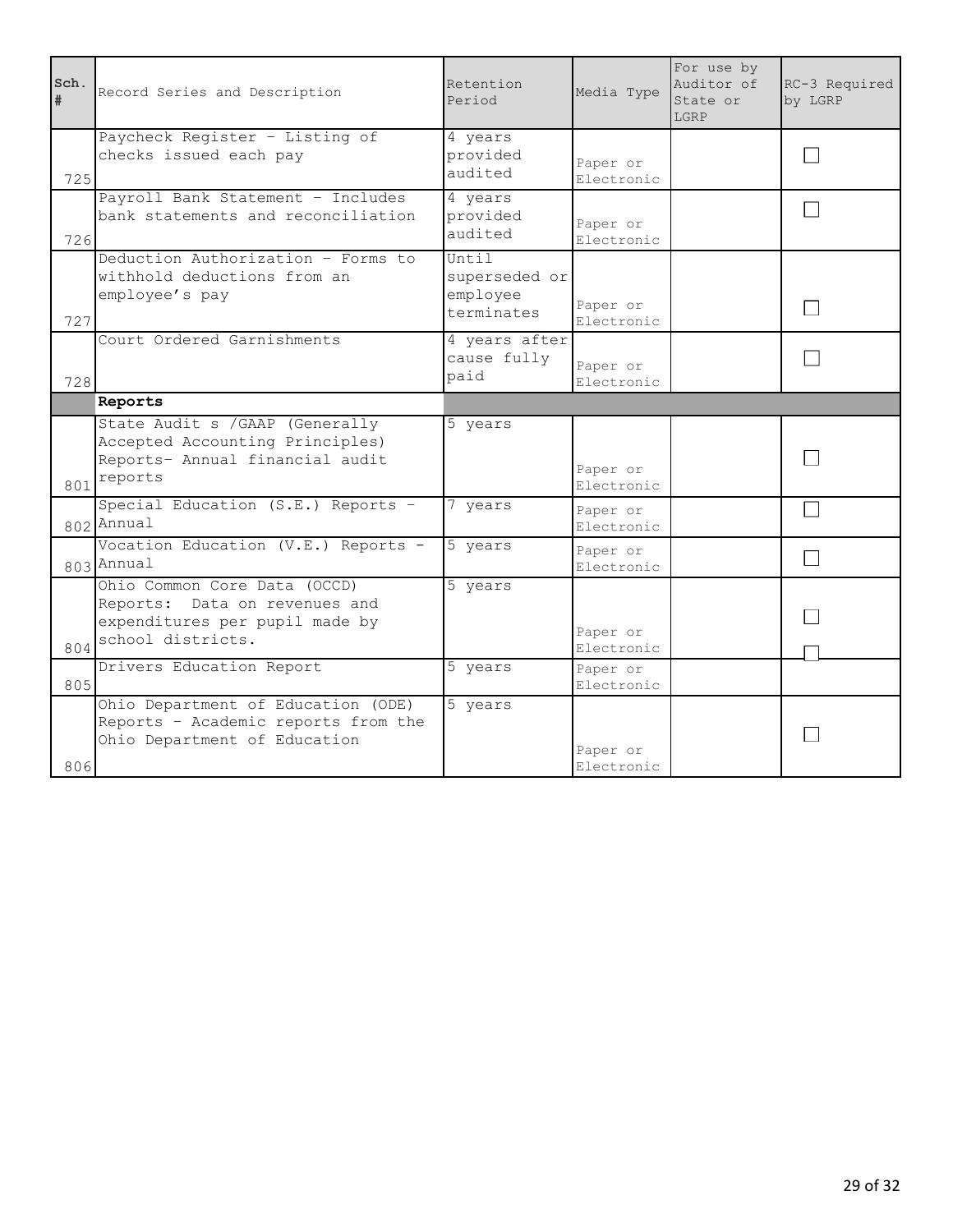| Sch.<br>$\#$ | Record Series and Description                                                                                                                                                                                                                                                                                                                                                                                                                                                                                                                                                                                                                                                                                                                                                                                                                                            | Retention<br>Period                                                   | Media Type             | For use by<br>Auditor of<br>State or<br>LGRP | RC-3 Required<br>by LGRP |
|--------------|--------------------------------------------------------------------------------------------------------------------------------------------------------------------------------------------------------------------------------------------------------------------------------------------------------------------------------------------------------------------------------------------------------------------------------------------------------------------------------------------------------------------------------------------------------------------------------------------------------------------------------------------------------------------------------------------------------------------------------------------------------------------------------------------------------------------------------------------------------------------------|-----------------------------------------------------------------------|------------------------|----------------------------------------------|--------------------------|
| 807          | Alternative Learning Experience -<br>Records documenting student<br>participation in an alternative<br>learning experience program.<br>Includes but is not limited to:<br>Letter of attestation/statement of<br>understanding; district release form<br>and/or shared agreement (if sharing<br>student); written student learning<br>plan (start/stop dates), approval<br>date when district/teacher approves<br>plan; estimated hours per week of<br>student participation; instructional<br>materials needed; timelines and<br>methods for evaluating student<br>progress; specific learning<br>goals/objectives/requirements;<br>student/teacher instructional two-<br>way interactions/contacts/ monthly<br>progress evaluations and weekly<br>communications with student (and<br>parent/legal guardian for student<br>grades K-8) including dates when<br>occurred | Retain for 5<br>years after<br>end of school<br>year then<br>destroy. | Paper or<br>Electronic |                                              |                          |
| 808          | Civil Rights Reports - U.S.<br>Department of Education Civil Rights<br>Data Collection and any past reports                                                                                                                                                                                                                                                                                                                                                                                                                                                                                                                                                                                                                                                                                                                                                              | Permanent                                                             | Paper or<br>Electronic |                                              | Ⅵ                        |
|              | Title IX Reports - Includes any<br>required reporting as requested by<br>809 state or federal agencies                                                                                                                                                                                                                                                                                                                                                                                                                                                                                                                                                                                                                                                                                                                                                                   | 10 years                                                              | Paper or<br>Electronic |                                              | $\triangledown$          |
| 810          | State Minimum Standards - A record<br>of minimum standards given to the<br>District by the State Department                                                                                                                                                                                                                                                                                                                                                                                                                                                                                                                                                                                                                                                                                                                                                              | 10 years                                                              | Paper or<br>Electronic |                                              | $\overline{\mathsf{M}}$  |
| 811          | Personnel State Reports (SF-1, CS-1)                                                                                                                                                                                                                                                                                                                                                                                                                                                                                                                                                                                                                                                                                                                                                                                                                                     | 4 years<br>provided<br>audited                                        | Paper or<br>Electronic |                                              |                          |
| 812          | Worker's Comp Wage Reports                                                                                                                                                                                                                                                                                                                                                                                                                                                                                                                                                                                                                                                                                                                                                                                                                                               | 5 years                                                               | Paper or<br>Electronic |                                              |                          |
| 813          | Worker's Comp Payroll Reports                                                                                                                                                                                                                                                                                                                                                                                                                                                                                                                                                                                                                                                                                                                                                                                                                                            | 5 years                                                               | Paper or<br>Electronic |                                              |                          |
|              | Bank Balance Certification (Co.<br>814 Auditor)                                                                                                                                                                                                                                                                                                                                                                                                                                                                                                                                                                                                                                                                                                                                                                                                                          | 5 years                                                               | Paper or<br>Electronic |                                              |                          |
| 815          | Transportation Reports - State<br>transportation reports, T-1 and T-2                                                                                                                                                                                                                                                                                                                                                                                                                                                                                                                                                                                                                                                                                                                                                                                                    | 4 years<br>provided<br>audited                                        | Paper or<br>Electronic |                                              |                          |
| 816          | EMIS Reports                                                                                                                                                                                                                                                                                                                                                                                                                                                                                                                                                                                                                                                                                                                                                                                                                                                             | 7 years                                                               | Paper or<br>Electronic |                                              |                          |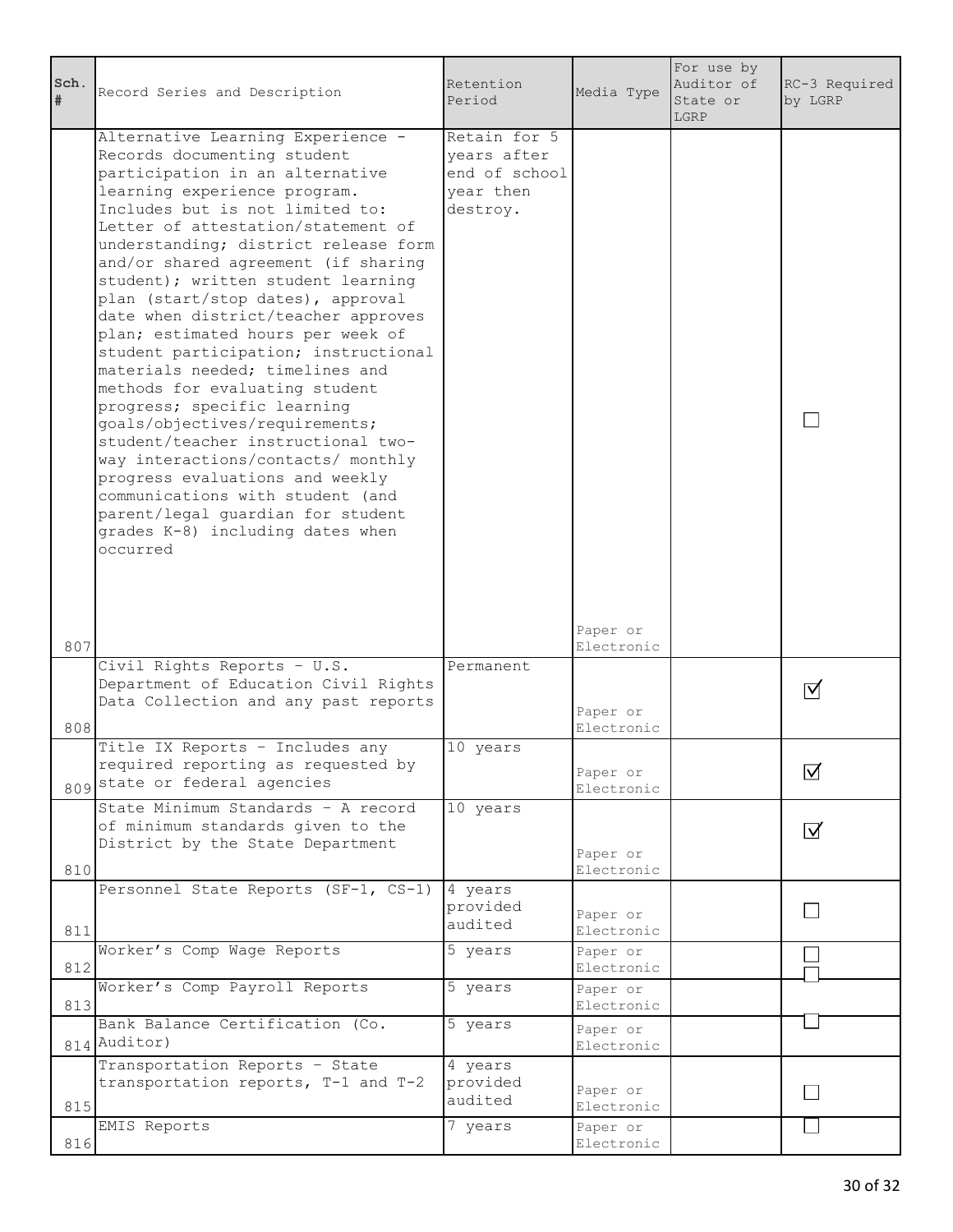| Sch.<br># | Record Series and Description                                                                                                                                                                                                                                                                                                                                                                                                                                                                                                                                                 | Retention<br>Period                                                                                                                 | Media Type             | For use by<br>Auditor of<br>State or<br>LGRP | RC-3 Required<br>by LGRP |
|-----------|-------------------------------------------------------------------------------------------------------------------------------------------------------------------------------------------------------------------------------------------------------------------------------------------------------------------------------------------------------------------------------------------------------------------------------------------------------------------------------------------------------------------------------------------------------------------------------|-------------------------------------------------------------------------------------------------------------------------------------|------------------------|----------------------------------------------|--------------------------|
|           | General Records                                                                                                                                                                                                                                                                                                                                                                                                                                                                                                                                                               |                                                                                                                                     |                        |                                              |                          |
|           | Directives, Standards, Laws for<br>Local, State, and Federal<br>901 Governmental Agencies                                                                                                                                                                                                                                                                                                                                                                                                                                                                                     | Until<br>Superseded                                                                                                                 | Paper or<br>Electronic |                                              |                          |
|           | Executive Correspondence -<br>Correspondence of the District<br>Superintendent and Administrative<br>staff dealing with significant<br>aspects of the administration of the<br>District. Includes information<br>concerning agency policies,<br>procedures, program, fiscal and<br>personnel matters.                                                                                                                                                                                                                                                                         | 5 years; file<br>with related<br>records if<br>content.<br>requires<br>longer<br>retention;<br>appraise for<br>historical<br>value. | Paper or               |                                              |                          |
| 902       |                                                                                                                                                                                                                                                                                                                                                                                                                                                                                                                                                                               |                                                                                                                                     | Electronic             |                                              |                          |
|           | General Correspondence - Requests<br>for information pertaining to<br>interpretations and other misc.<br>inquiries; informative - does not<br>attempt to influence policy.<br>Including copies of outgoing<br>correspondence maintained for<br>reference purposes.                                                                                                                                                                                                                                                                                                            | 2 years                                                                                                                             | Paper or               |                                              |                          |
| 903       |                                                                                                                                                                                                                                                                                                                                                                                                                                                                                                                                                                               |                                                                                                                                     | Electronic             |                                              |                          |
|           | Transient Correspondence/Material-<br>All informal and/or temporary<br>messages and notes, including email<br>and voice mail messages, and all<br>drafts used in the production of<br>public records that do not set<br>policy, establish guidelines or<br>procedures, certify a transaction or<br>become a receipt. Includes<br>communications which convey<br>information of temporary importance,<br>referral letters, and requests for<br>routine information or publications<br>provided to the public by the<br>District which are answered by<br>standard form letters | Retain until<br>no longer of<br>administrativ<br>e value, then<br>destroy                                                           | Paper or               |                                              |                          |
| 904       |                                                                                                                                                                                                                                                                                                                                                                                                                                                                                                                                                                               |                                                                                                                                     | Electronic             |                                              |                          |
| 905       | Copies, Duplicates, Non-Records -<br>Items not included in the scope of<br>official records as defined by ORC<br>149.011 (G) which may include<br>convenience copies, described as non-<br>official copies of records, used for<br>convenient reference, that duplicate<br>official records kept by the office<br>of record.                                                                                                                                                                                                                                                  | Until no<br>longer of<br>administrativ<br>e value                                                                                   | Paper or<br>Electronic |                                              |                          |